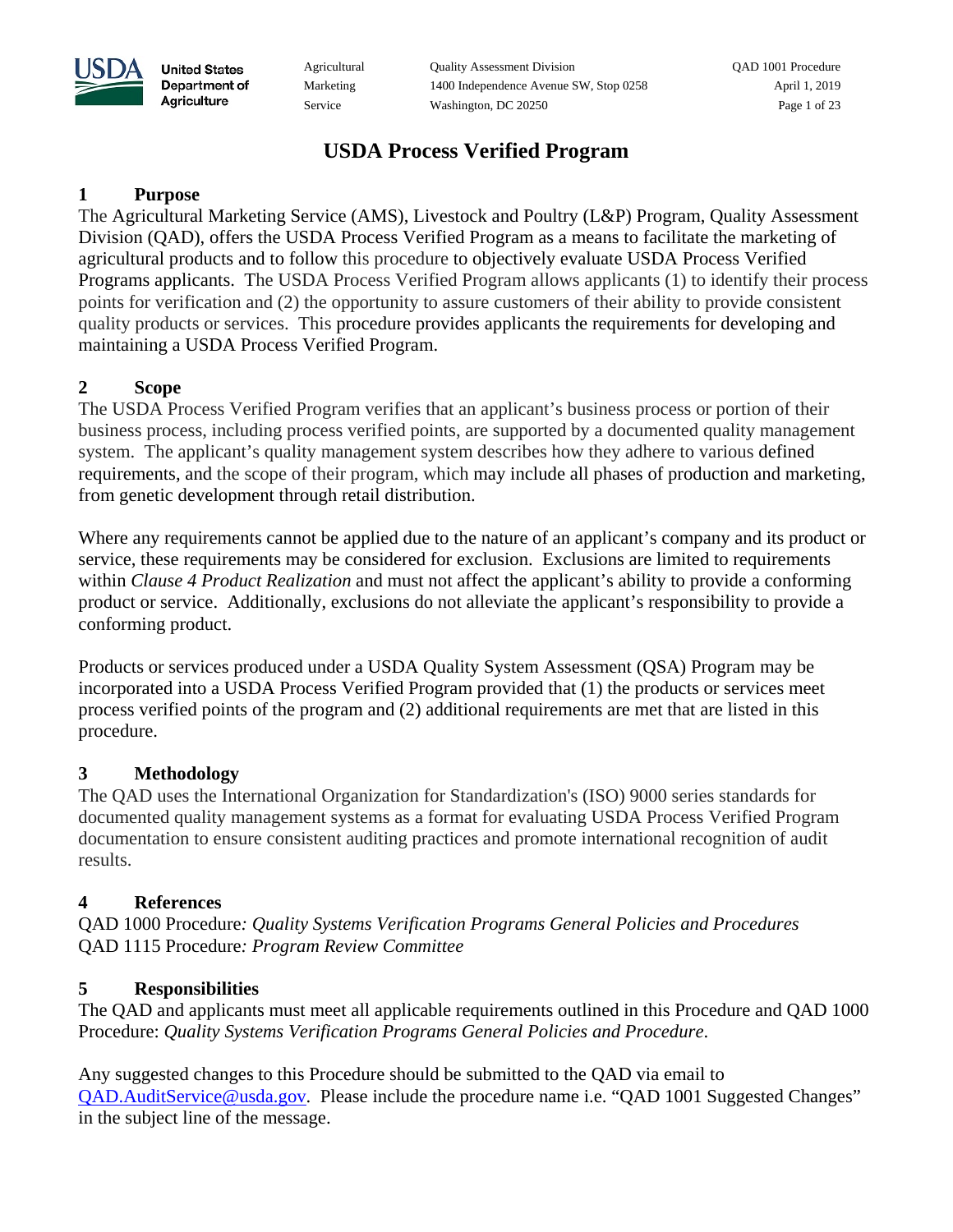

### **6 Process Verified Points**

**United States** Department of Agriculture

**6.1** Process verified points must be verifiable, repeatable, auditable, feasible, and factual.

**6.2** Process verified points must not be requirements of 1) regulations or 2) quality management system criteria listed within this procedure.

- **6.3** Allowable process verified points may include:
	- a) Adherence to a recognized standard, documentation, monitoring, or auditing that is not otherwise required by the quality management system or regulation.
	- b) A production and/or handling practice that provides specific information to consumers to enable them to make informed decisions on the products that they buy.
	- c) A service with a characteristic for that type of operation.
	- d) A quantifiable characteristic such as size, weight, or age.
	- e) A characteristic, practice, or requirement that is specifically requested by a customer or consumer.

**6.4** A Program Review Committee conducts reviews of all new process verified points to ensure that the above requirements are met.

#### **7 Audit Frequency**

**7.1** After new programs receive a satisfactory desk audit, the applicant receives an onsite audit (the initial audit). The initial audit is followed by a surveillance audit within 6 months to ensure the program is being maintained. An annual renewal audit is conducted within 12 months from the initial onsite audit with subsequent audits conducted annually thereafter.

**7.2** Approved programs are audited annually.

**7.3** More frequent audits may be conducted at the applicant's expense when (1) numerous minor nonconformances or a major non-conformance are identified during the audit; (2) for cause; or (3) directed by the QAD Director.

**7.4** Sites where key management system and process point activities occur such as an applicant office, a feed mill, processing facility, feedlot, etc..

#### **8 Program Review Committee**

- **8.1** The Program Review Committee makes decisions on program inquiries (including process points), new applications, approvals, denials, significant changes, reinstatements, withdrawals, and suspensions. The Program Review Committee may also be used to address complaints.
- **8.2** The Program Review Committee reviews new program applications and extension of scope requests. For new applications, the applicant's process verified points are reviewed by a Program Review Committee prior to the initial desk audit. The purpose of the review is to determine if the QAD has the capability to conduct the audit. This, in part, is determined by evaluating the QAD's policies to ensure the work falls within the scope of the program and doesn't conflict with any other established policies, determining if subject matter experts and auditors with the competence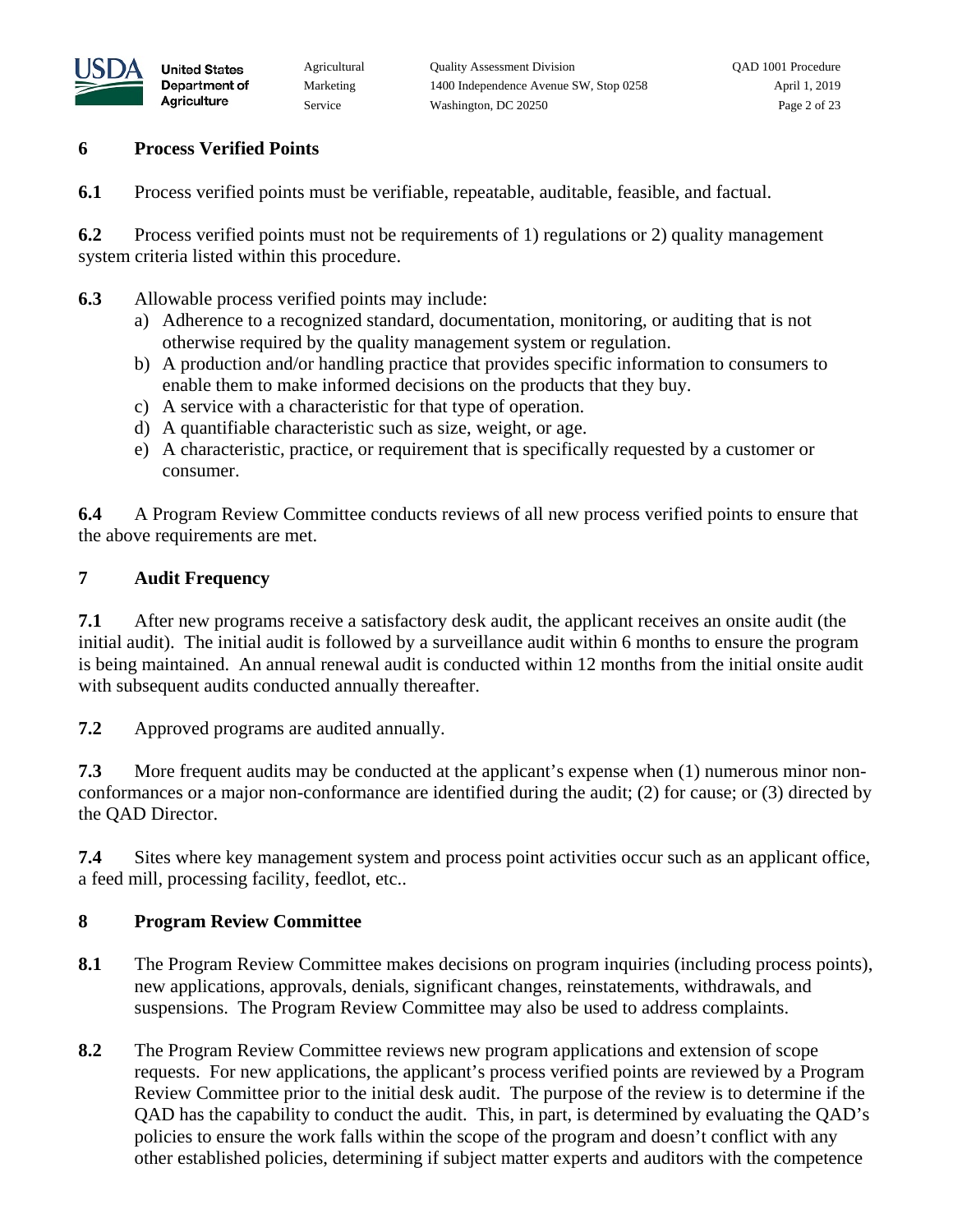

necessary to perform the audit are available, and determining if the workload will allow the audit to be performed in a timely manner.

- **8.3** The Program Review Committee reviews process points submitted through inquiries, new applications, and requests to extend the scope of approved programs. The purpose of the review is to determine if the process verified points included within the applicant's program are verifiable, repeatable, feasible, auditable, and factual.
- **8.4** The Program Review Committee reviews the results of initial audits, annual surveillance audits, and extension of scope requests, as applicable when making decisions. Decisions regarding suspension and withdrawal are limited to those based on the findings of the audit.
- **8.5** The Program Review Committee makes the final decision regarding program status, except for decisions regarding reduction of scope; they may be made by the Program Manager.
- **8.6** Appeals to the Program Review Committee decisions are reviewed by the QAD Branch Chief.
- **8.7** The review is conducted and recorded in accordance to the QAD 1115 Procedure.

### **9 Listing of Approved Programs**

Approved programs are listed on the [USDA: Process Verified Program website.](https://www.ams.usda.gov/services/auditing/process-verified-programs) The listing includes the following information about the approved program:

- a) Applicant name
- b) Applicant contact information
- c) Process Verified Points
- d) Reference to basis for process verified points; definition or standard
- e) Report reference number (approval number)
- f) Renewal date

## **10 Certificate of Conformance**

The Program Manager issues a *Certificate of Conformance* to all applicants with approved programs. The *Certificate of Conformance* identifies the program, location, scope, certificate number, issue date, and renewal date.

### **11 Program Requirements (Clauses 1 to 6)**

Applicants must submit a documented program that addresses the program requirements as outlined in the following clauses (Clauses 1 to 6).

## **1 Quality Management System**

## **1.1 General Requirements**

**1.1.1** The applicant must establish, document, implement, and maintain a quality management system and continually improve its effectiveness in accordance with the requirements of this program.

**1.1.2** The applicant must: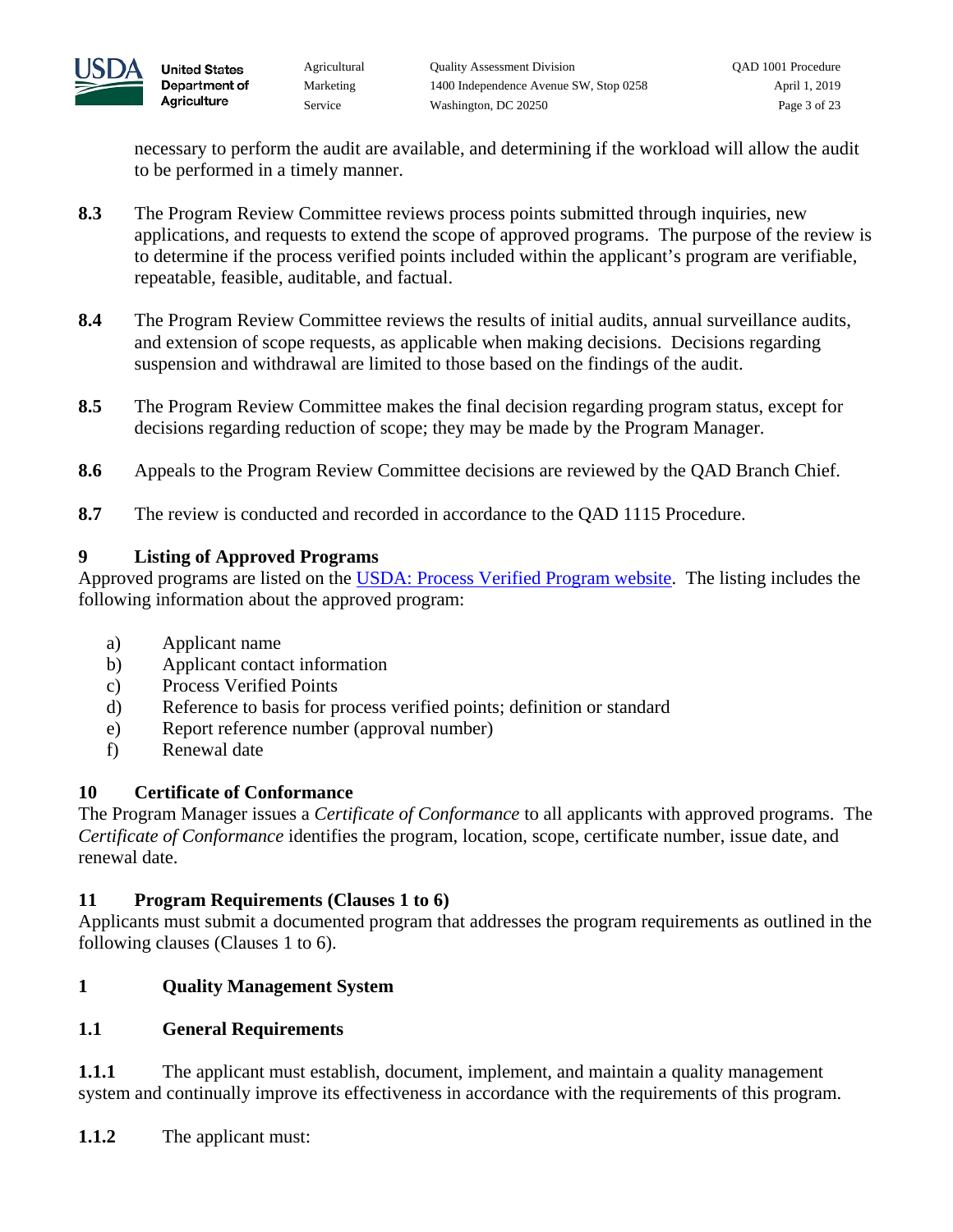

**United States** 

Agriculture

- a) Determine the processes needed for the quality management system and their application throughout the organization.
- b) Determine the sequence and interaction of these processes.
- c) Determine criteria and methods needed to ensure that both the operation and control of these processes are effective.
- d) Ensure the availability of resources and information necessary to support the operation and monitoring of these processes.
- e) Monitor, measure, where applicable, and analyze these processes.
- f) Implement actions necessary to achieve planned results and continual improvement of these processes.

**1.1.3** These processes must be managed by the applicant in accordance with the requirements of this program.

**1.1.4** Where an applicant chooses to outsource any process that affects product conformity to requirements, the applicant must ensure control over such processes. The type and extent of control to be applied to these outsourced processes must be defined within the quality management system.

*Note 1: Processes needed for the quality management system referred to above should include processes for management activities, provision of resources, product realization, measurement, analysis, and improvement.* 

*Note 2: An "outsourced process" is a process that the organization needs for its quality management system and which the organization chooses to have performed by an external party.* 

*Note 3: Ensuring control over outsourced processes does not absolve the organization of the responsibility to conform to customer, statutory, and regulatory requirements. The type and extent of control to be applied to the outsourced process can be influenced by factors such as:* 

- *a) The potential impact of the outsourced process on the organization's capability to provide product that conforms to the requirements.*
- *b) The degree to which the control for the process is shared.*
- c) *The capability of achieving the necessary control through the application of Clause 4.5.*

# **1.2 Documentation Requirements**

## **1.2.1 General**

- **1.2.1.1** The applicant's quality management system documentation must include;
	- a) A quality manual.
	- b) Documented and defined process verified points.
	- c) Documented statements of a quality policy and quality objectives.
	- d) Documented procedures and records required by this program.
	- e) Documents, including records, determined by the applicant to be necessary to ensure the effective planning, operation, and control of its process.

*Note 1: Where the term "documented procedure" appears within this document, this means that the procedure is established, documented, implemented, and maintained. A single document may*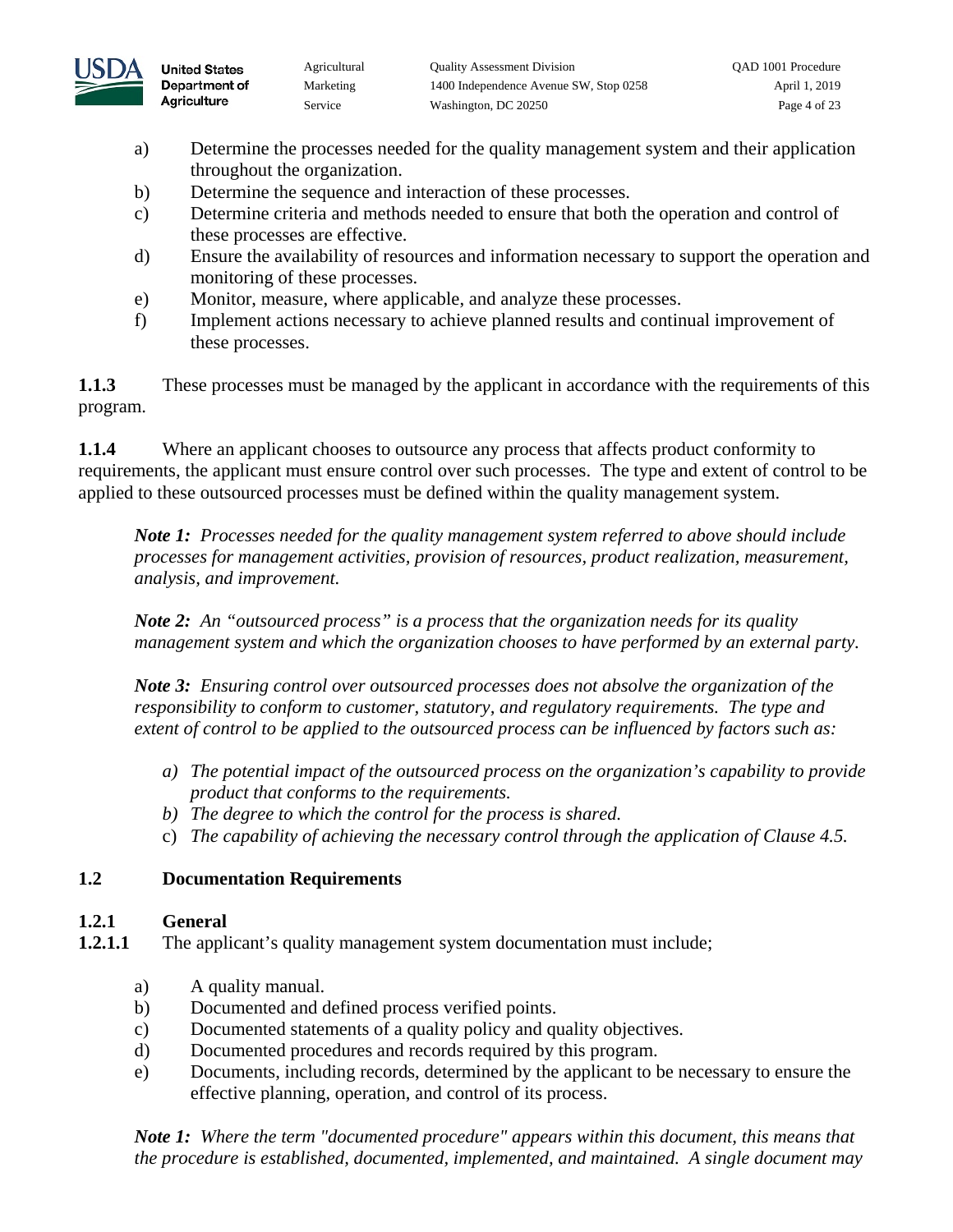

*address the requirements for one or more procedures. A requirement for a documented procedure may be covered by more than one document.* 

*Note 2: The extent of the quality management system documentation can differ from one applicant to another due to a) the size of organization and type of activities; b) the complexity of processes and their interactions; and c) the competence of personnel.*

*Note 3: The documentation can be in any form or type of medium.*

# **1.2.2 Quality Manual**

**United States** Department of Agriculture

**1.2.2.1** The applicant must establish and maintain a quality manual that meets the requirements of this program and includes:

- a) The scope of the quality management system, including details of and justification for any exclusions.
- b) The process verified points.
- c) The documented procedures established for the quality management system, or reference to them; including records maintained for the quality management system.
- d) A description of the interaction between the processes of the quality management system.
- e) Other documents as required by the quality management system.

## **1.2.3 Control of Documents**

**1.2.3.1** Documents required by the quality management system must be controlled. Records are a special type of document and must be controlled according to the requirements given in Clause 1.2.4.

**1.2.3.2** A master document list must be established that shows the most current issue of the quality management system procedures, work instructions, forms, tags, and labels used to track or demonstrate conformance.

**1.2.3.3** A documented procedure must be established to define the controls needed to:

- a) Approve documents for adequacy prior to issue.
- b) Review and update as necessary and re-approve documents.
- c) Ensure that changes and the current revision status of documents are identified on all pages.
- d) Ensure that relevant versions of applicable documents are available at points of use.
- e) Ensure that documents remain legible and readily identifiable.
- f) Ensure that documents of external origin determined by the applicant to be necessary for the planning and operation of the quality management system are identified and their distribution controlled;
- g) Prevent the unintended use of obsolete documents, and to apply suitable identification to them if they are retained for any purpose.
- h) Retain all documents for the timeframe necessary to provide evidence of conformance.

**1.2.3.4** Changes significantly affecting the approved program, such as intended modification to the program, manufacturing process, or if relevant, its quality management system, which affects the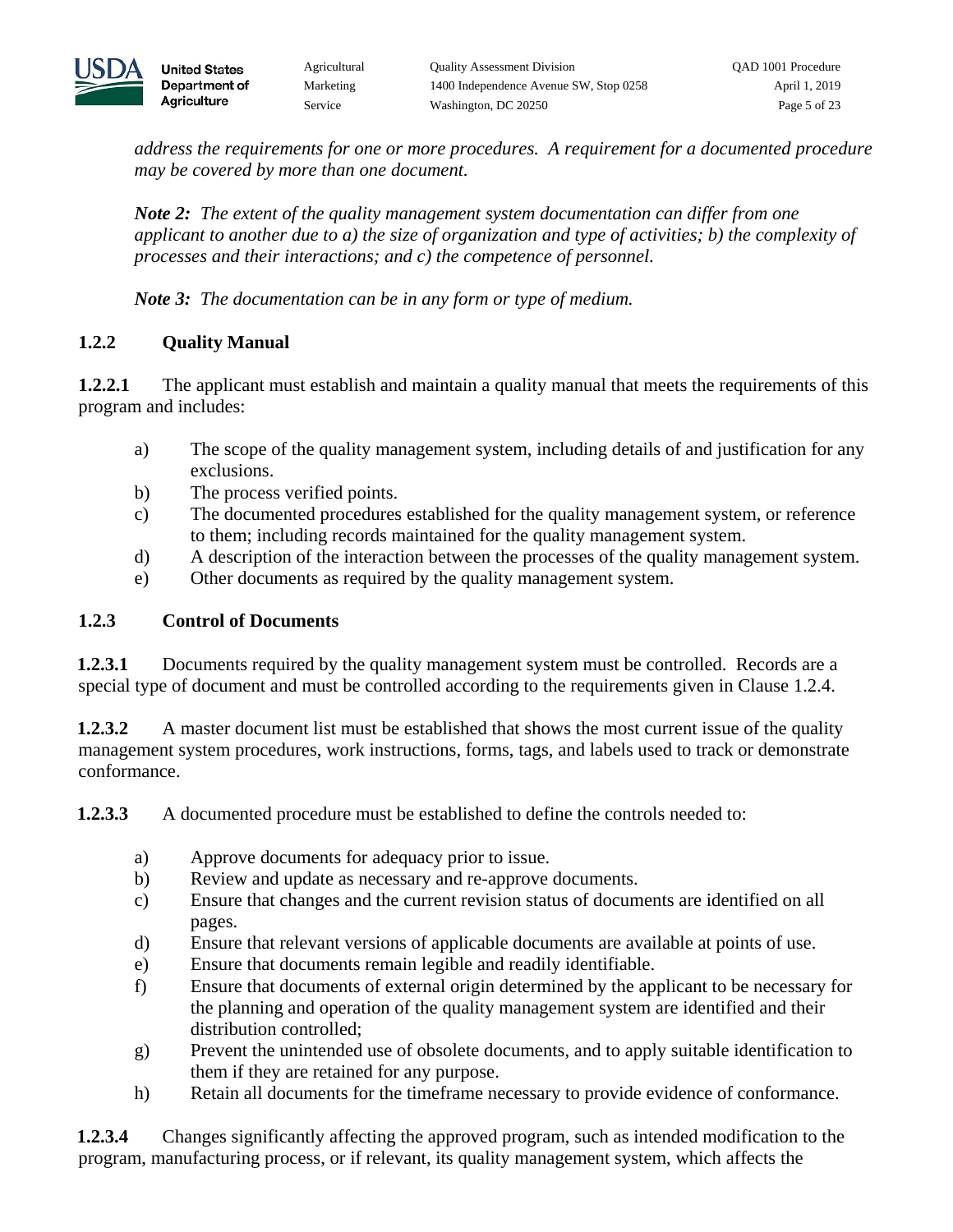

conformity of the program including product produced under the program, must be submitted to the AMS Branch for approval prior to implementation.

## **1.2.4 Control of Records**

**United States** Department of Agriculture

**1.2.4.1** Records must be established to provide evidence of conformity to requirements, including the process verified points, and of the effective operation of the quality management system must be controlled. Records must remain legible, readily identifiable, and retrievable.

**1.2.4.2** A documented procedure must be established to define the controls needed for the identification, storage, protection, retrieval, retention time, and disposition of records.

**1.2.4.3** Records must be retained for the timeframe necessary to provide evidence of conformance.

# **2 Management Responsibility**

## **2.1 Management Commitment**

**2.1.1** Top management must provide evidence of its commitment to the development and implementation of the quality management system and continually improving its effectiveness by**:** 

- a) Communicating to the organization the importance of meeting customers as well as statutory and regulatory requirements.
- b) Establishing the quality policy.
- c) Ensuring that quality objectives are established.
- d) Conducting management reviews.
- e) Ensuring the availability of resources.

### **2.2 Customer Focus**

**2.2.1** Top management must ensure that customer requirements are determined and are met with the aim of enhancing customer satisfaction (see Clauses 4.2.1 and 5.2.1).

## **2.3 Quality Policy**

**2.3.1** Top management must ensure that the quality policy:

- a) Is appropriate to the purpose of the organization in relation to its USDA Process Verified Program.
- b) Includes a commitment to comply with requirements and continually improve the effectiveness of the quality management system.
- c) Provides a framework for establishing and reviewing quality objectives.
- d) Is communicated and understood within the organization.
- e) Is reviewed for continuing suitability.

## **2.4 Planning**

**2.4.1 Quality Objective**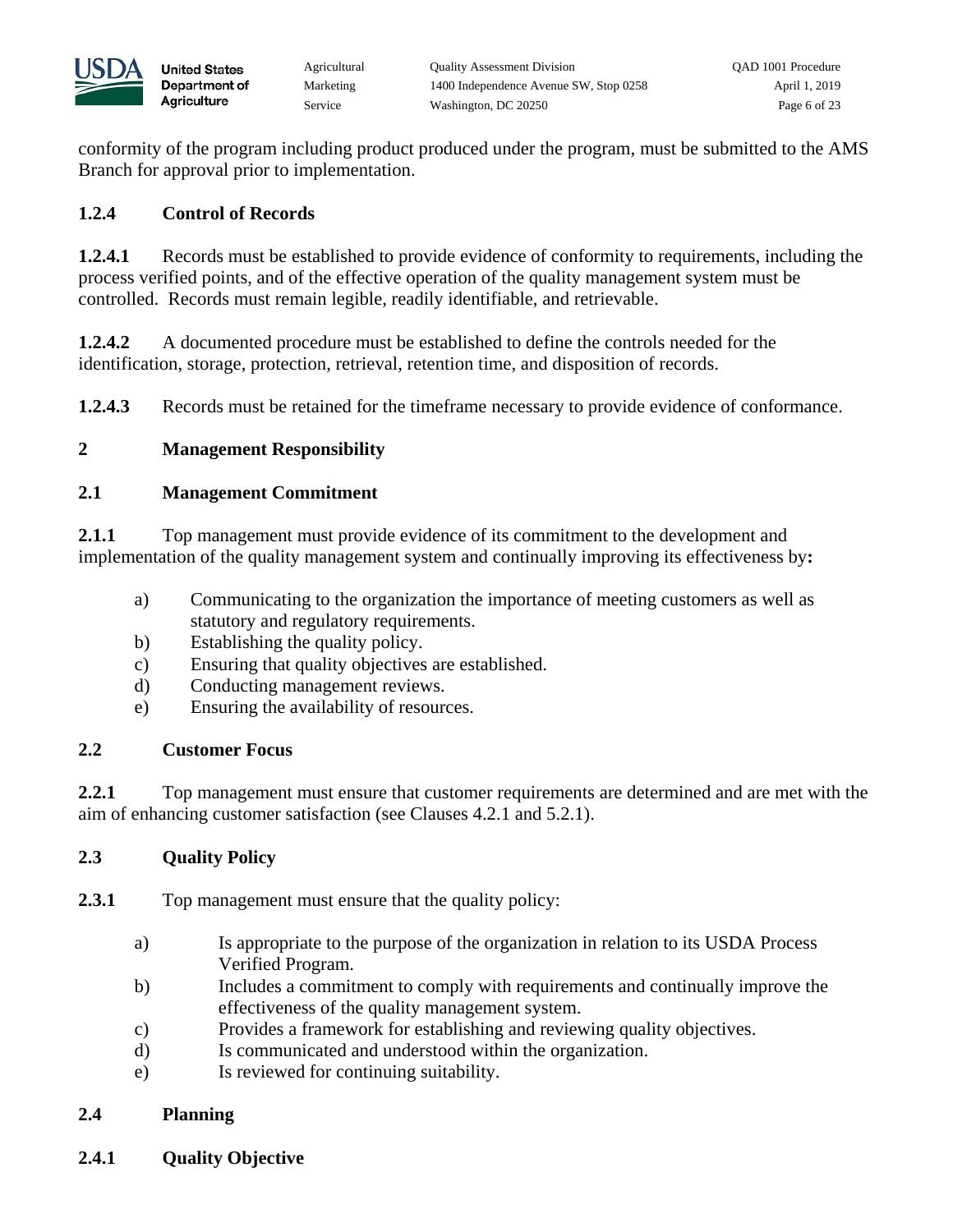

**2.4.1.1** Top management must ensure that quality objectives, including those needed to meet requirements for product (see Clause 4.1a), are established at relevant functions and levels within the organization. The quality objectives must be measurable and consistent with the quality policy.

## **2.4.2 Quality Management System Planning**

- **2.4.2.1** Top management must ensure that:
	- a) The planning of the quality management system is carried out in order to meet the requirements given in Clause 4.1, as well as the quality objectives.
	- b) The integrity of the quality management system is maintained when changes to the quality management system is planned and implemented.

### **2.4.3 Process Verified Points**

**United States** Department of Agriculture

- **2.4.3.1** Top management must ensure that the process verified points are:
	- a) Established and stated in the quality manual;
	- b) Included as part of the overall quality management system; and
	- c) Verifiable, repeatable, auditable, feasible, and factual.

### **2.5 Responsibility, Authority, and Communication**

### **2.5.1 Responsibility and Authority**

2.5.1.1 Top management must ensure that responsibilities and authorities are defined and communicated within the organization.

2.5.1.2 An organization chart or similar document listing all personnel, their responsibilities, and authorities assigned to managerial positions within the program must be included in the quality manual.

#### **2.5.2 Management Representative**

**2.5.2.1** Top management must appoint a member of the applicant's management who, irrespective of other responsibilities, must have responsibility and authority that includes:

- a) Ensuring that processes needed for the quality management system are established, implemented, and maintained.
- b) Reporting to top management on the performance of the quality management system and any need for improvement.
- c) Ensuring the promotion of awareness of customer requirements throughout the organization.

*Note: The responsibility of a management representative can include liaison with external parties on matters relating to the quality management system.* 

### **2.5.3 Internal Communication**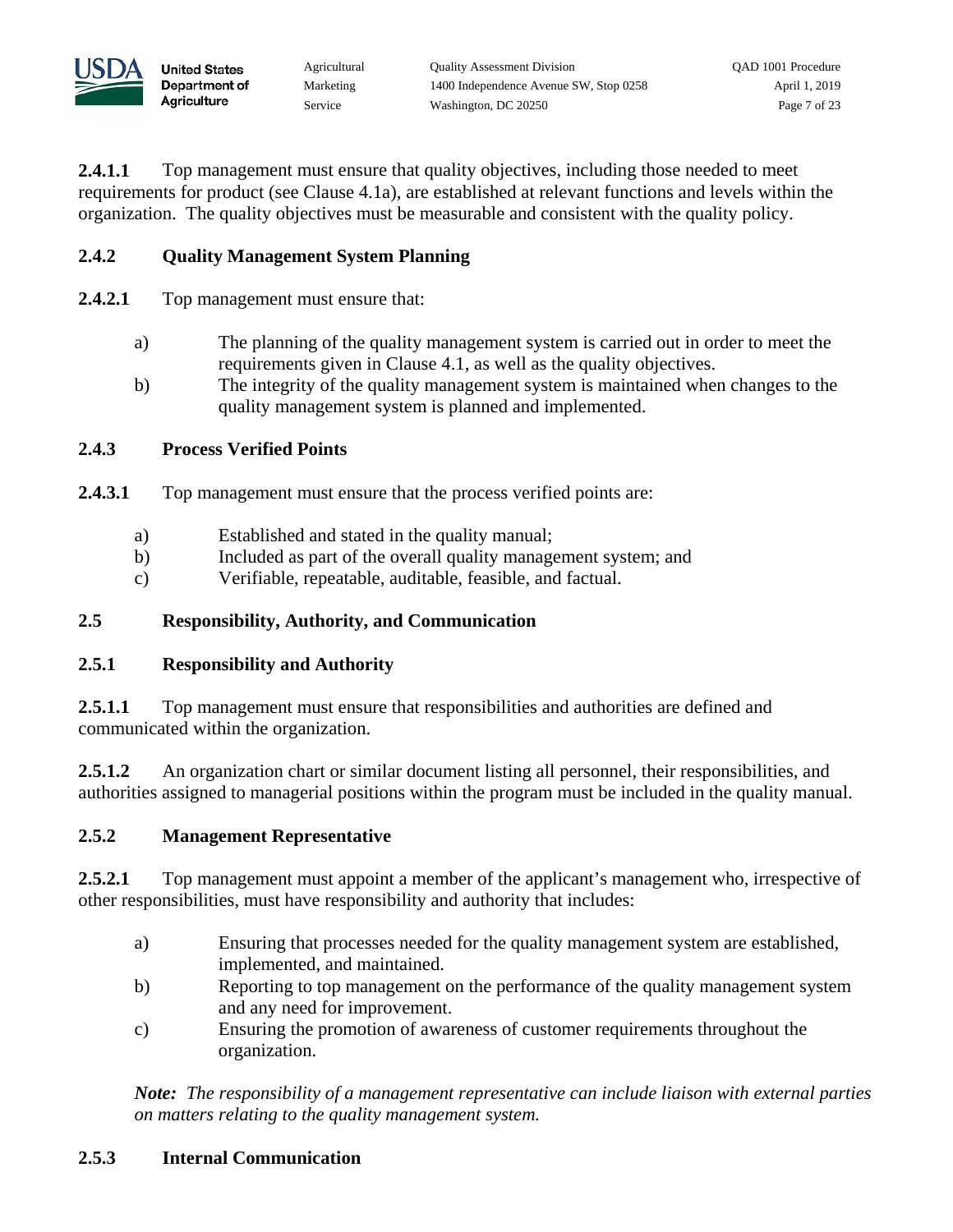

**2.5.3.1** Top management must ensure that appropriate communication processes are established within the organization and that communication takes place regarding the effectiveness of the quality management system.

### **2.6 Management Review**

**United States** Department of Agriculture

### **2.6.1 General**

**2.6.1.1** Top management must review the organization's quality management system at planned intervals to ensure its continuing suitability, adequacy, and effectiveness. This review must include assessing opportunities for improvement and the need for changes to the quality management system, including the quality policy, quality objectives, and process verified points.

**2.6.1.2** Records from management reviews must be maintained.

### **2.6.2 Review Input**

- **2.6.2.1** The input to management review must include information on:
	- a) Results of audits.
	- b) Customer feedback.
	- c) Process performance and product conformity.
	- d) Status of preventive and corrective actions.
	- e) Follow-up actions from previous management reviews.
	- f) Changes that could affect the quality management system.
	- g) Recommendations for improvement.

### **2.6.3 Review Output**

**2.6.3.1** The output from the management review must include any decisions and actions related to:

- a) Improvement of the effectiveness of the quality management system and its processes.
- b) Improvement of product related to customer requirements.
- c) Resource needs.

### **3 Resource Management**

### **3.1 Provision of Resources**

- **3.1.1** The applicant must determine and provide the resources needed:
	- a) To implement and maintain the quality management system and continually improve its effectiveness.
	- b) To enhance customer satisfaction by meeting customer requirements.

#### **3.2 Human Resources**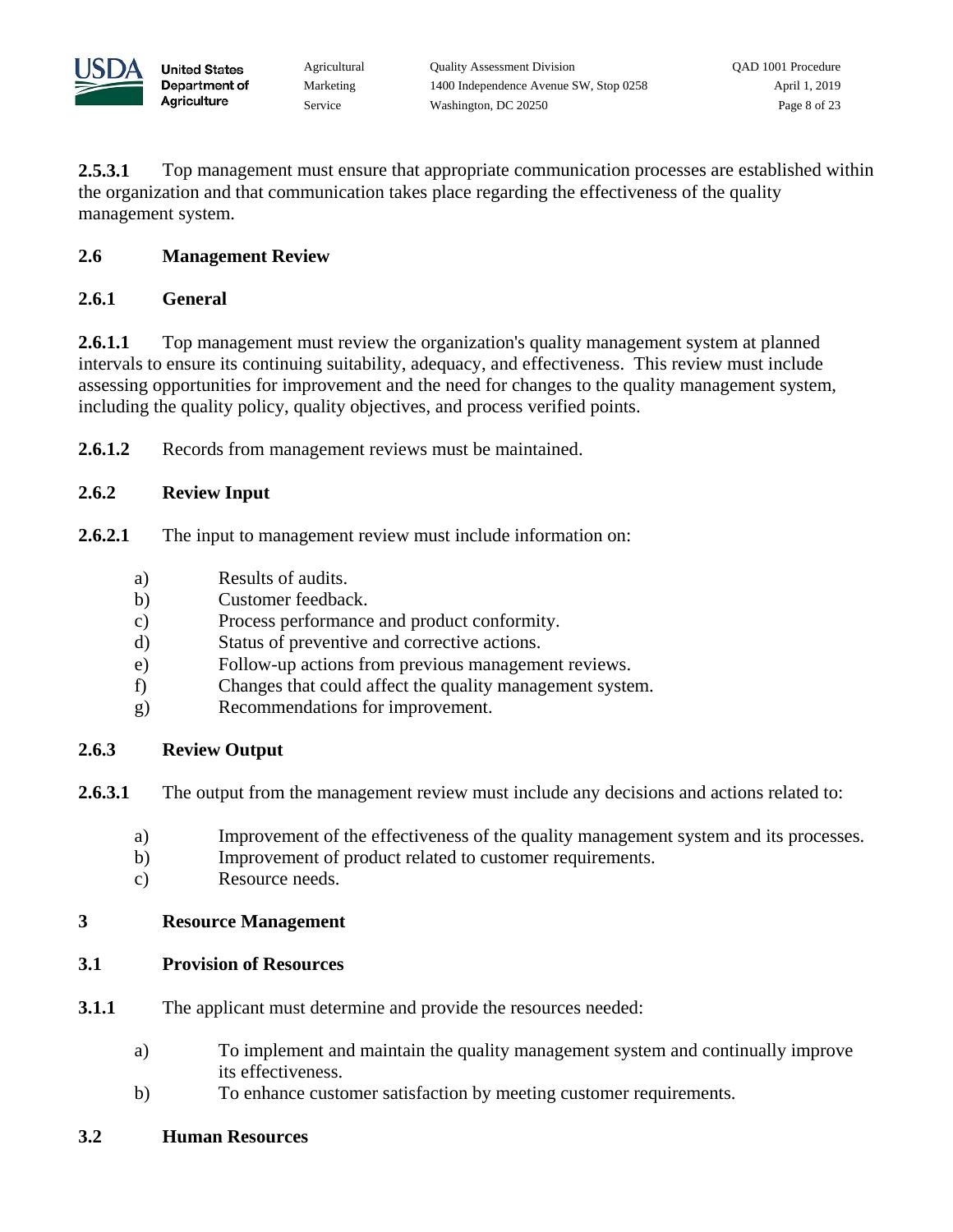

### **3.2.1 General**

**United States** Department of Agriculture

**3.2.1.1** Personnel performing work affecting conformity to product requirements must be competent on the basis of appropriate education, training, skills, and/or experience, as applicable.

*Note: Conformity to product requirements can be affected directly or indirectly by personnel performing any task within the quality management system.* 

# **3.2.2 Competence, Awareness, and Training**

**3.2.2.1** The applicant must determine the necessary competence for personnel performing work affecting conformity to product requirements.

**3.2.2.2** The applicant must determine the criteria for training and must provide training to achieve the necessary competence for personnel performing work affecting conformity to product requirements.

**3.2.2.3** The applicant must have a documented procedure to ensure all personnel performing work affecting product quality are properly trained in relevant aspects of the quality management system.

**3.2.2.4** The documented procedure must include:

- a) Providing training or take other actions to satisfy these needs.
- b) Evaluating the effectiveness of the actions taken.
- c) Ensuring that its personnel are aware of the relevance and importance of their activities and how they contribute to the achievement of the quality objectives.

**3.2.2.5** The applicant must maintain appropriate records of education, training, skills, and experience. Training records must include the scope of the training received.

## **3.3 Infrastructure**

**3.3.1** The applicant must determine, provide, and maintain the infrastructure needed to achieve conformity to product requirements. Infrastructure includes, as applicable:

- a) Buildings, workspace, and associated utilities.
- b) Processing equipment (both hardware and software).
- c) Supporting services (such as transport, communication, or information systems).

## **3.4 Work Environment**

**3.5** The applicant must determine and manage the work environment needed to achieve conformity to product requirements.

*Note: The term "work environment" relates to those conditions under which work is performed including physical, environmental, and other factors (such as noise, temperature, humidity, lighting, or weather).*

## **4 Product Realization**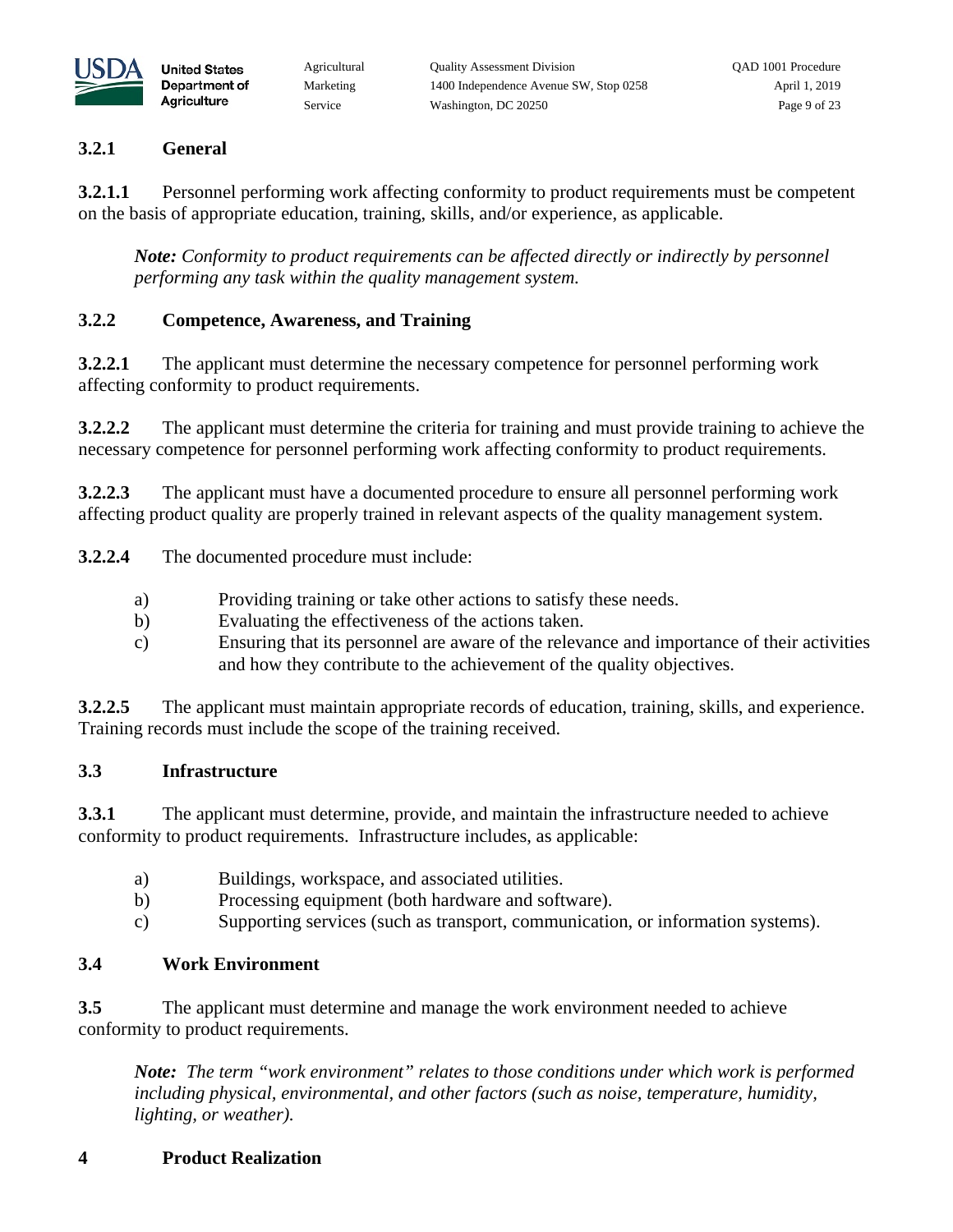

#### **4.1 Planning of Product Realization**

**United States** Department of Agriculture

**4.1.1** The applicant must plan and develop the processes needed for product realization. Planning of product realization must be consistent with the requirements of the other processes of the quality management system (see Clause 1.1).

**4.1.2** In planning product realization, the applicant must determine the following, as appropriate:

- a) Quality objectives and requirements for the product.
- b) The need to establish processes, documents, and provide resources specific to the product.
- c) Required verification, validation, monitoring, measurement, inspection, and test activities specific to the product and the criteria for product acceptance.
- d) Records needed to provide evidence that the realization processes and resulting product meet requirements.

**4.1.3** The output of this planning must be in a form suitable for the applicant's methods of operations.

*Note 1: A document specifying the processes of the quality management system (including the product realization processes) and the resources to be applied to a specific product, project, or contract, can be referred to as a quality plan.* 

*Note 2: The applicant may also apply the requirements given in 10.4 to the development of product realization processes.*

### **4.2 Customer-related Processes**

#### **4.2.1 Determination of Requirements Related to the Product**

- **4.2.1.1** The applicant must determine:
	- a) The process verified points.
	- b) Requirements specified by the customer, including the requirements for delivery and post-delivery activities.
	- c) Requirements not stated by the customer but necessary for specified or intended uses, where known.
	- d) Statutory and regulatory requirements applicable to the product.
	- e) Any additional requirements considered necessary by the applicant.

*Note: Post-delivery activities include, for example, actions under warranty provisions, contractual obligations such as maintenance and supplementary services, such as recycling or final disposal.* 

### **4.2.2 Review of Requirements Related to the Product**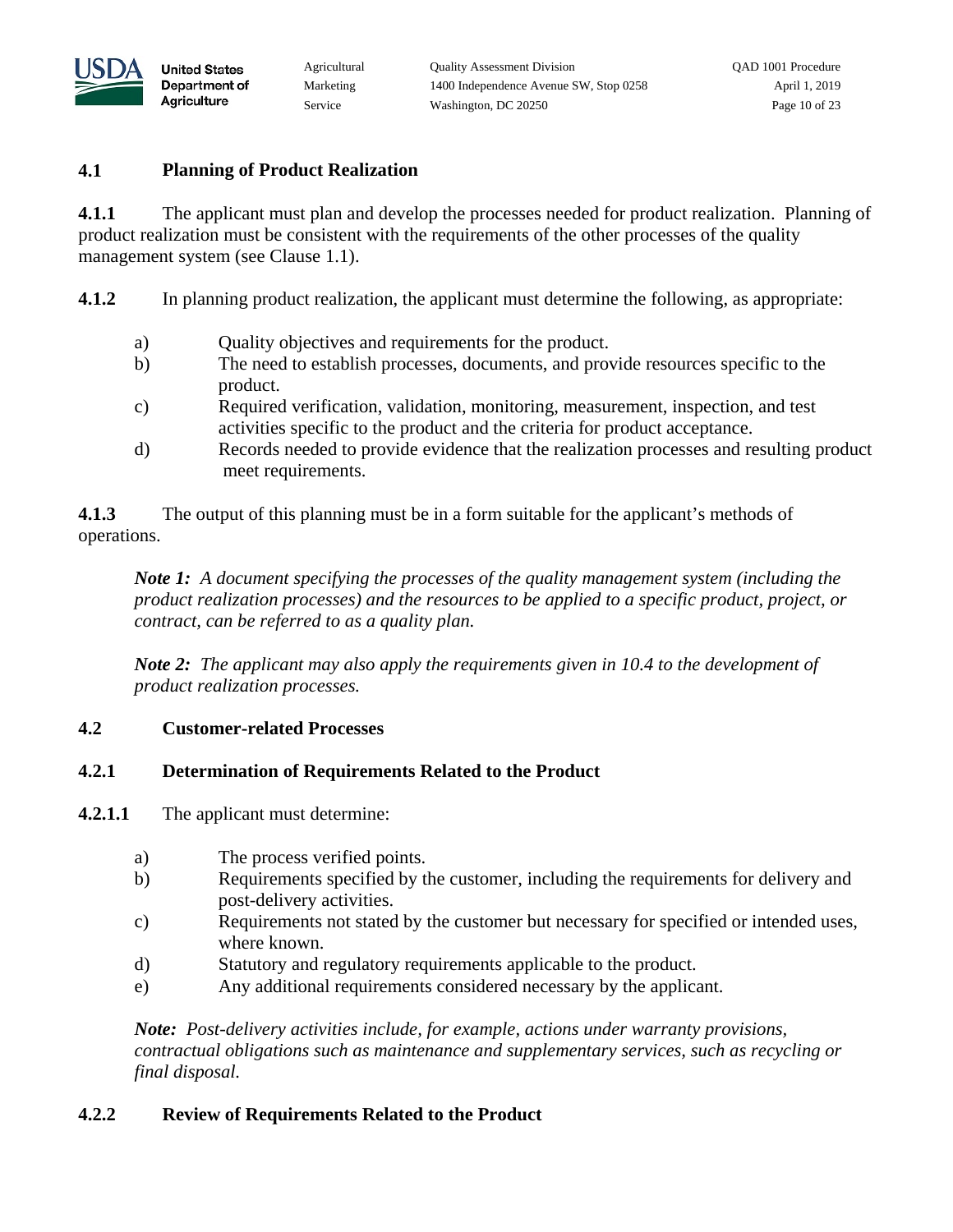

**4.2.2.1** The applicant must review the requirements related to the product. This review must be conducted prior to the applicant's commitment to supply a product to the customer (e.g. submission of tenders, acceptance of contracts or orders, acceptance of changes to contracts or orders) and must ensure that:

- a) Product requirements are defined.
- b) Contract or order requirements differing from those previously expressed are resolved.
- c) The applicant has the ability to meet the defined requirements.

**4.2.2.2** Records of the results of the review and actions arising from the review must be maintained.

**4.2.2.3** Where the customer provides no documented statement of requirement, the customer requirements must be confirmed by the applicant before acceptance.

**4.2.2.4** Where product requirements are changed, the applicant must ensure that relevant documents are amended and that relevant personnel are made aware of the changed requirements.

*Note: In some situations, such as internet sales, a formal review is impractical for each order. Instead the review can cover relevant product information such as catalogues or advertising material.*

## **4.3 Customer Communication**

**4.3.1** The applicant must determine and implement effective arrangements for communicating with customers in relation to:

- a) Product information.
- b) Enquiries, contracts or order handling, including amendments.
- c) Customer feedback, including customer complaints.

## **4.4 Design and Development**

## **4.4.1 Design and Development Planning**

- **4.4.1.1** The applicant must plan and control the design and development of product.
- **4.4.1.2** During the design and development planning, the applicant must determine:
	- a) The design and development stages.
	- b) The review, verification, and validation that are appropriate to each design and development stage.
	- c) The responsibilities and authorities for design and development.

**4.4.1.3** The applicant must manage the interfaces between different groups involved in design and development to ensure effective communication and clear assignment of responsibility.

**4.4.1.4** Planning output must be updated, as appropriate, as the design and development progresses.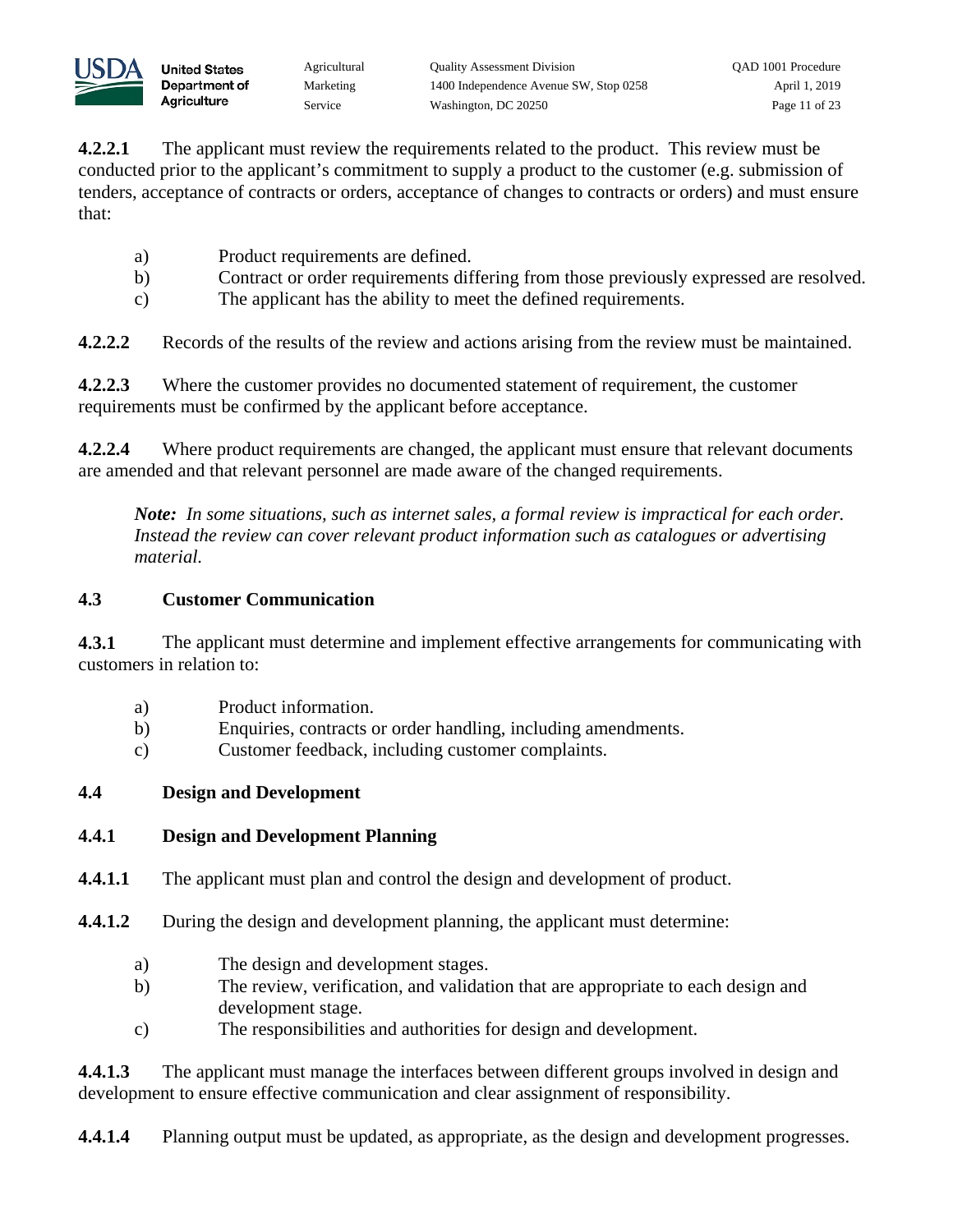

*Note: Design and development review, verification, and validation have distinct purposes. They can be conducted and recorded separately or in any combination, as suitable for the product and the applicant.* 

### **4.4.2 Design and Development Inputs**

**4.4.2.1** Inputs relating to product requirements must be determined and records maintained. These inputs must include:

- a) Functional and performance requirements.
- b) Applicable statutory and regulatory requirements.
- c) Where applicable, information derived from previous similar designs.
- d) Other requirements essential for design and development.

**4.4.2.2** These inputs must be reviewed for adequacy. Requirements must be complete, unambiguous, and not in conflict with each other.

### **4.4.3 Design and Development Outputs**

**4.4.3.1** The outputs of design and development must be in the form suitable for verification against the design and development input and must be approved prior to release.

**4.4.3.2** Design and development outputs must:

- a) Meet the input requirements for design and development.
- b) Provide appropriate information for purchasing, production, and service provision.
- c) Contain or reference product acceptance criteria.
- d) Specify the characteristics of the product that are essential for its safe and proper use.

*Note: Information for production and service provision can include details for the preservation of product.* 

### **4.4.4 Design and Development Review**

**4.4.4.1** At suitable stages, systematic reviews of design and development must be performed in accordance with planned arrangements (see Clause 4.4.1)

- a) To evaluate the ability of the results of design and development to meet requirements.
- b) To identify any problems and propose necessary actions.

**4.4.4.2** Participants in such reviews must include representatives of functions concerned with the design and development stage(s) being reviewed.

**4.4.4.3** Records of the results of the reviews and any necessary actions must be maintained.

## **4.4.5 Design and Development Verification**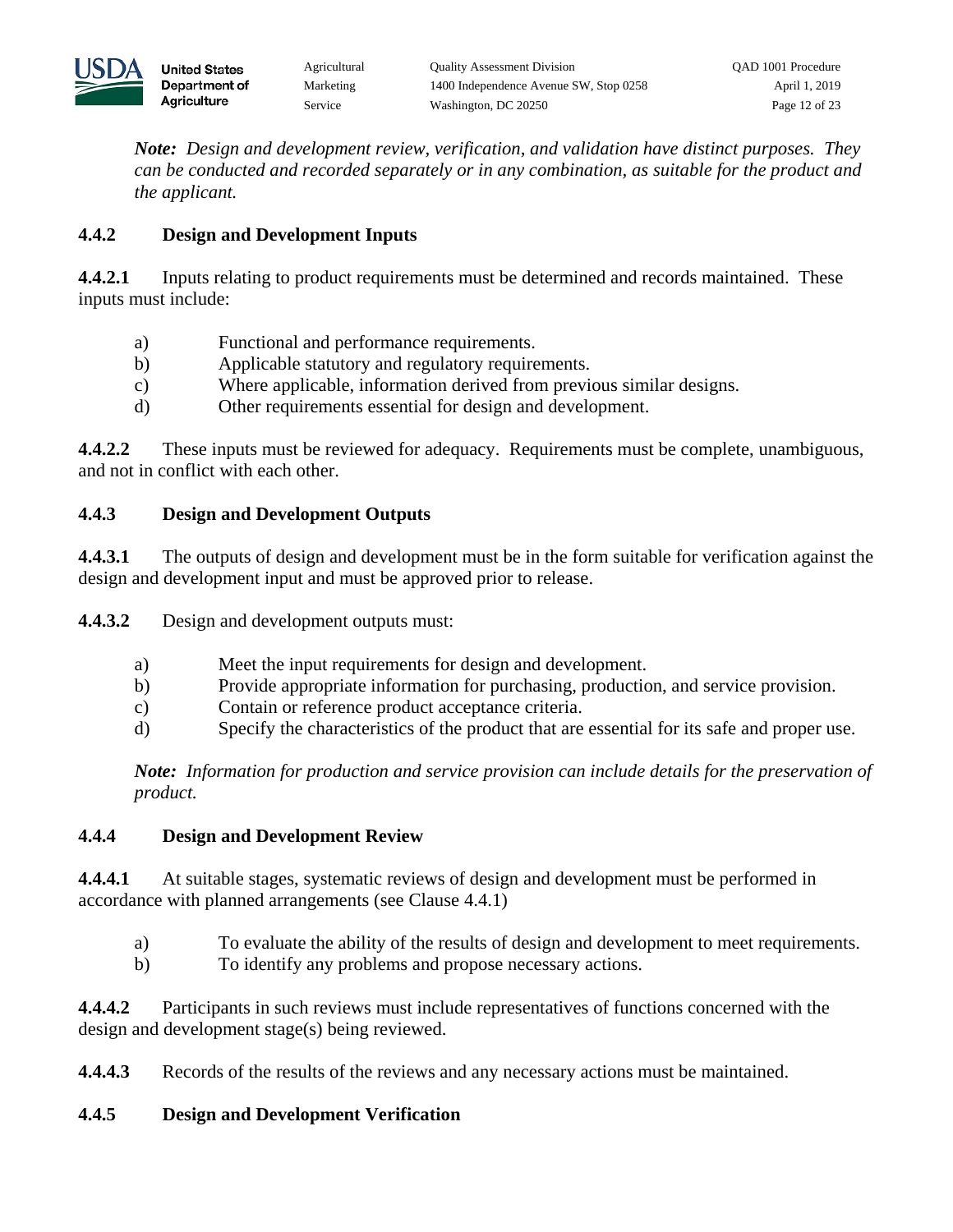**4.4.5.1** Verification must be performed in accordance with planned arrangements (see Clause 4.4.1) to ensure that the design and development outputs have met the design and development input requirements.

**4.4.5.2** Records of the results of the verification and any necessary actions must be maintained.

# **4.4.6 Design and Development Validation**

**4.4.6.1** Design and development validation must be performed in accordance with planned arrangements (see Clause 4.4.1) to ensure that the resulting product is capable of meeting the requirements for the specified application or intended use, where known. Wherever practicable, validation must be completed prior to the delivery or implementation of the product.

**4.4.6.2** Records of the results of validation and any necessary actions must be maintained.

# **4.4.7 Control of Design and Development Changes**

**4.4.7.1** Design and development changes must be identified and records maintained. The changes must be reviewed, verified, and validated, as appropriate, and approved before implementation. The review of design and development changes must include evaluation of the effect of the changes on constituent parts and product already delivered.

**4.4.7.2** Records of the results of the review of changes and any necessary actions must be maintained.

## **4.5 Purchasing**

## **4.5.1 Purchasing Process**

**4.5.1.1** The applicant must ensure that product purchased and/or received from outside establishments and used in the program conforms to specified purchase requirements. The type and extent of control applied to the supplier and the purchased and/or received product must be dependent upon the effect of the purchased and/or received product on subsequent product realization or the final product.

**4.5.1.2** The applicant must evaluate and select suppliers based on their ability to supply product in accordance with the applicant's requirements. Criteria for selection, evaluation, and re-evaluation must be established and documented.

**4.5.1.3** Records of the results of evaluations and any necessary actions arising from the evaluation must be maintained.

# **4.5.2 Purchasing Information**

**4.5.2.1** Documented purchasing information must describe the product to be purchased and/or received, including where appropriate:

- a) Requirements for approval of product, procedures, processes, and equipment.
- b) Requirements for qualification of personnel.
- c) Quality management system requirements.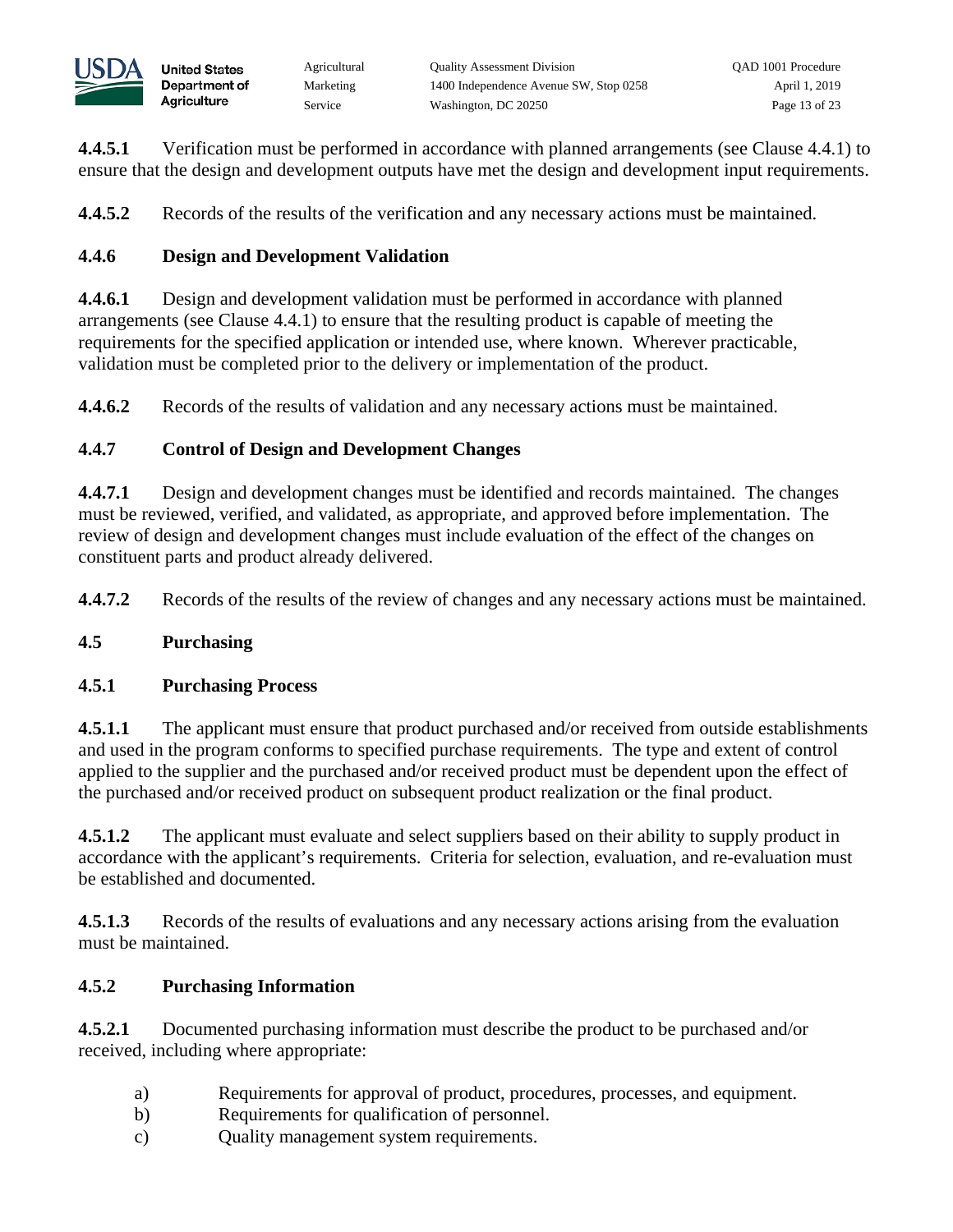

**4.5.2.2** The applicant must ensure the adequacy of specified purchase requirements prior to their communication to the supplier.

## **4.5.3 Verification of Purchased Product**

**United States** Department of Agriculture

**4.5.3.1** The applicant must establish, document, and implement the inspection of other activities necessary for ensuring that purchased and/or received product meets specified purchase requirements.

**4.5.3.2** Where the applicant or its customer intends to perform verification at the supplier's premises, the applicant must state the intended verification arrangements and method of product release in the purchasing information.

**4.5.3.3** The applicant must maintain records to provide evidence of conformity to the purchasing process and of the effective operation of the purchasing process.

## **4.6 Production and Service Provision**

### **4.6.1 Control of Production and Service Provision**

**4.6.1.1** The applicant must plan and carry out production and service provision under controlled conditions.

**4.6.1.2** Controlled conditions must include, as applicable:

- a) The availability of information that describes the characteristics of the product.
- b) The availability of work instructions, as necessary.
- c) The use of suitable equipment.
- d) The availability and use of monitoring and measuring equipment.
- e) The implementation of monitoring and measurement.
- f) The implementation of product release, delivery, and post-delivery activities.

## **4.6.2 Validation of Processes for Production and Service Provision**

**4.6.2.1** The applicant must validate any processes for production and service provision where the resulting output cannot be verified by subsequent monitoring or measurement. This includes any processes where deficiencies become apparent only after the product is in use or the service has been delivered.

**4.6.2.2** Validation must demonstrate the ability of these processes to achieve planned results.

**4.6.2.3** The applicant must establish arrangements for these processes including, as applicable:

- a) Defined criteria for review and approval of the processes.
- b) Approval of equipment and qualification of the personnel.
- c) Use of specific methods and procedures.
- d) Requirements for records.
- e) Re-validation.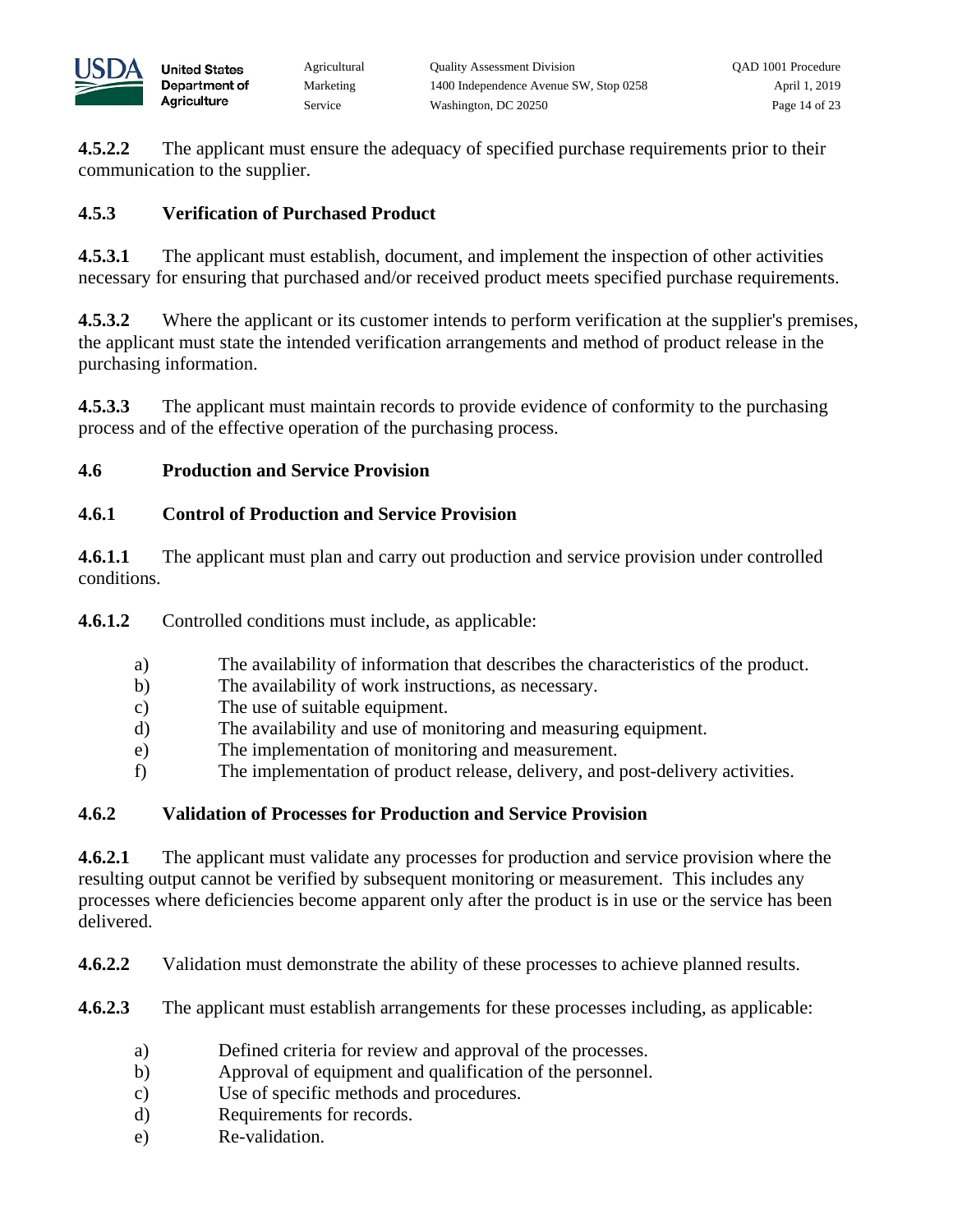

### **4.6.3 Identification and Traceability**

**United States** Department of Agriculture

**4.6.3.1** The applicant must have a documented procedure to identify the product (raw materials and finished product) by suitable means throughout product realization, where appropriate.

**4.6.3.2** The documented procedure must describe the method for:

- a) Identifying product by suitable means throughout product realization, where appropriate.
- b) Identifying the product status with respect to monitoring and measurement requirements throughout product realization.
- c) Controlling and recording the unique identification of the product, when traceability is a requirement.
- d) Controlling and recording the use of the "USDA Process Verified" shield or the term "USDA Process Verified", if applicable.

**4.6.3.3** The unique identification of the product must be such that the identification will transfer through all phases of product realization, from receipt into the program through production to delivery.

**4.6.3.4** The applicant must maintain records of all products as identified and records of all changes of identities.

### **4.6.4 Customer Property**

**4.6.4.1** The applicant must exercise care with customer property while it is under the applicant's control or being used by the applicant. The applicant must identify, verify, protect, and safeguard customer property provided for use or incorporation into the product. If any customer property is lost, damaged, or otherwise found to be unsuitable for use, the applicant must report this to the customer and maintain records.

*Note: Customer property can include intellectual property and personal data.* 

## **4.6.5 Preservation of Product**

**4.6.5.1** The applicant must preserve the product during internal processing and delivery to the intended destination in order to maintain conformity to requirements. As applicable, preservation must include identification, handling, packaging, storage, and protection. Preservation must also apply to the constituent parts of a product.

## **4.7 Control of Monitoring and Measuring Equipment**

**4.7.1** The applicant must determine the monitoring and measurement to be undertaken and the monitoring and measuring equipment needed to provide evidence of conformity of product to determined requirements (see Clause 2.4.3).

**4.7.2** The applicant must establish processes to ensure that monitoring and measurement can be carried out and are carried out in a manner that is consistent with the monitoring and measurement requirements.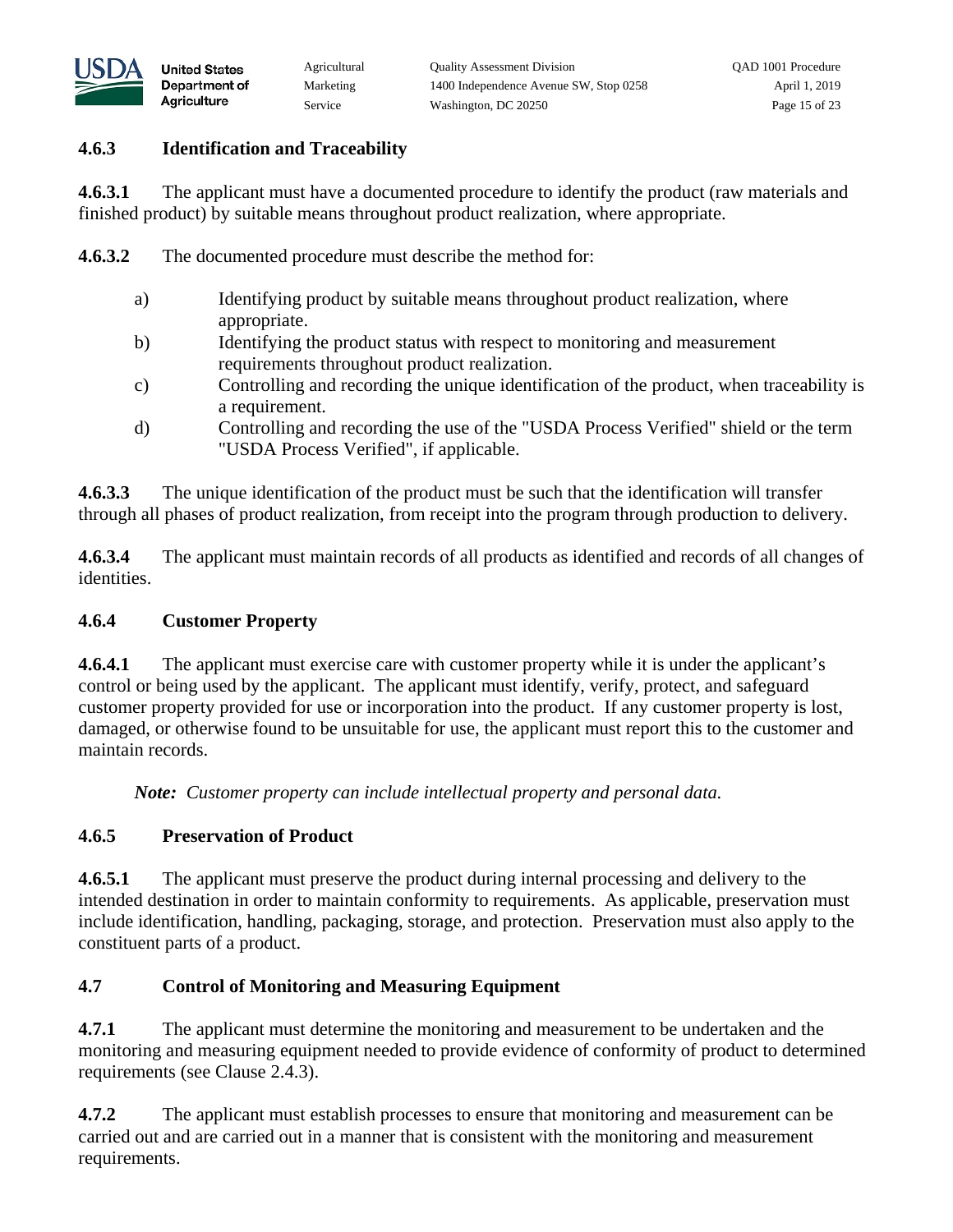

**4.7.3** Where necessary to ensure valid results, measuring equipment must:

- a) Be calibrated and/or verified at specified intervals, or prior to use, against measurement standards traceable to international or national measurement standards; where no such standards exist, the basis used for calibration or verification must be recorded.
- b) Be adjusted or re-adjusted as necessary.
- c) Have identification in order to determine its calibration status.
- d) Be safeguarded from adjustments that would invalidate the measurement result.
- e) Be protected from damage and deterioration during handling, maintenance, and storage.

**4.7.4** In addition, the applicant must assess and record the validity of the previous measuring results when the equipment is found not to conform to requirements. The applicant must take appropriate action on the equipment and any product affected.

**4.7.5** Records of the results of calibration and verification must be maintained.

**4.7.6** When used in the monitoring and measurement of specified requirements, the ability of computer software to satisfy the intended application must be confirmed. This must be undertaken prior to initial use and reconfirmed as necessary.

*Note: Confirmation of the ability of computer software to satisfy the intended application would typically include its verification and configuration management to maintain its suitability for use.*

### **5 Measurement, Analysis, and Improvement**

#### **5.1 General**

**5.1.1** The applicant must plan and implement the monitoring, measurement, analysis, and improvement processes needed:

- a) To demonstrate conformance to product requirements.
- b) To ensure conformity of the quality management system.
- c) To continually improve the effectiveness of the quality management.

**5.1.2** This must include determination of applicable methods, including statistical techniques, and the extent of their use.

### **5.2 Monitoring and Measurement**

### **5.2.1 Customer Perception**

**5.2.1.1** As one of the measurements of the performance of the quality management system, the applicant must monitor information relating to customer perception as to whether the applicant has met customer requirements. The methods for obtaining and using this information must be determined.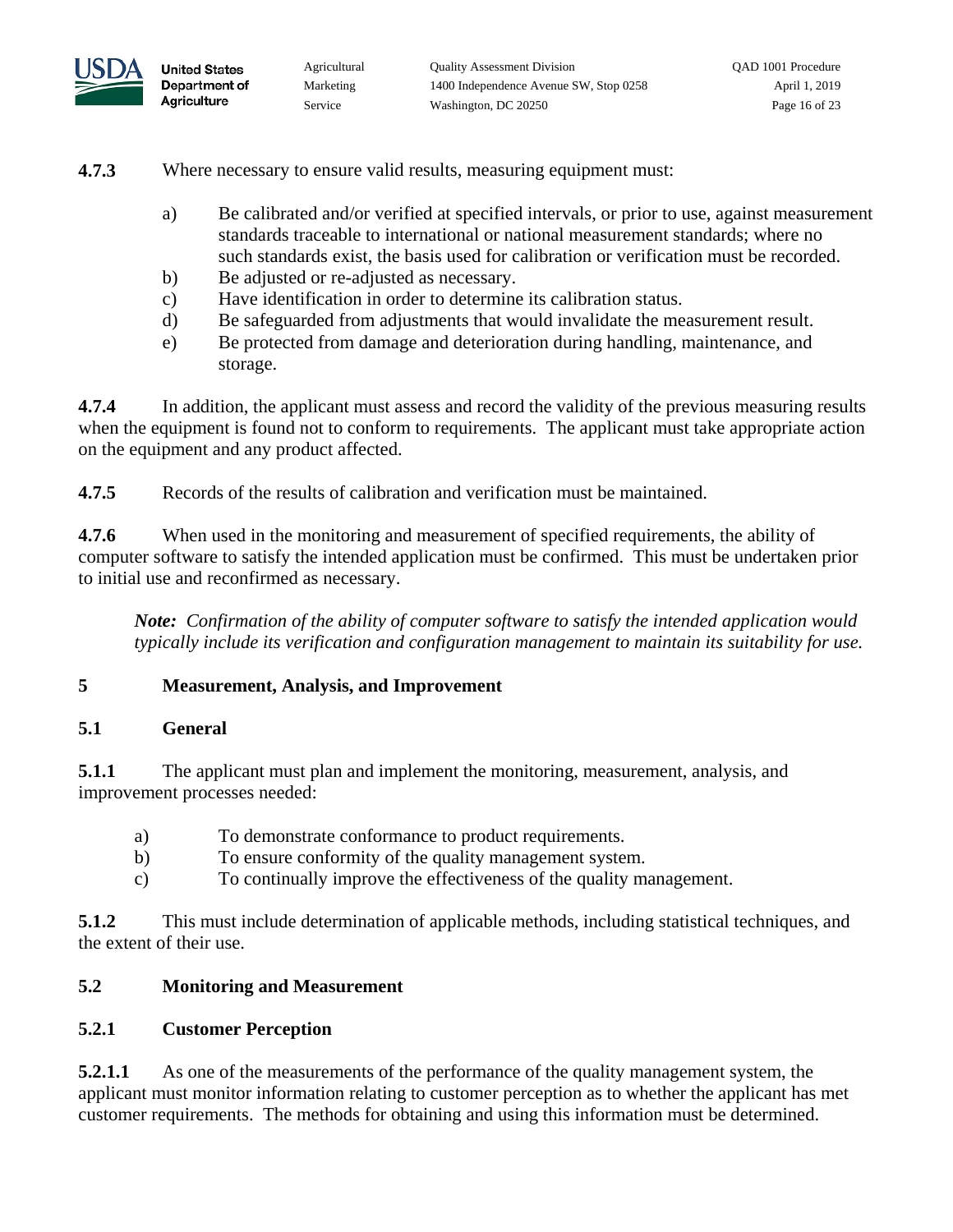

**5.2.1.2** The applicant must maintain records relating to customer perception relating to conformance of the program or products produced under the program.

**5.2.1.3** The applicant must take appropriate action addressing customer complaints and any deficiencies found in the program, or product, if applicable, that affect conformance. The applicant must maintain records of such actions taken.

*Note: Monitoring customer perception can include obtaining input from sources such as customer satisfaction surveys, customer data on delivered product quality, user opinion surveys, lost business analysis, compliments, warranty claims, and dealer reports.* 

### **5.2.2 Internal Audit**

**United States** Department of Agriculture

**5.2.2.1** The applicant must conduct internal audits at planned intervals to determine whether the quality management system:

- a) Conforms to the planned arrangements (see Clause 4.1), to the requirements of this document and to the quality management system requirements established by the applicant.
- b) Is effectively implemented and maintained.

**5.2.2.2** An audit program must be planned, taking into consideration the status and importance of the processes and areas to be audited, as well as the results of previous audits. The audit criteria, scope, frequency, and methods must be defined. The selection of auditors and conduct of audits must ensure objectivity and impartiality of the audit process. Auditors must not audit their own work.

**5.2.2.3** The responsibilities and requirements for planning and conducting audits, selecting auditors, reporting results, conducting follow-up activities, and maintaining records must be defined in a documented procedure.

**5.2.2.4** Records of the audits and their results must be maintained.

**5.2.2.5** The management responsible for the area being audited must ensure that any necessary corrections and corrective actions are taken without undue delay to eliminate detected non-conformities and their causes. Follow-up activities must include the verification of the actions taken and the reporting of verification results (see Clause 5.5.2).

*Note 1: See ISO 19011 for guidance.* 

*Note 2: Prior to initial approval of a program, the applicant must conduct an internal audit and submit those results to the AMS as part of the application for service.*

### **5.2.3 Monitoring and Measurement of Processes**

**5.2.3.1** The applicant must apply suitable methods for monitoring and, where applicable, measurement of the quality management system processes. These methods must demonstrate the ability of the processes to achieve planned results. When planned results are not achieved, correction and corrective action must be taken, as appropriate.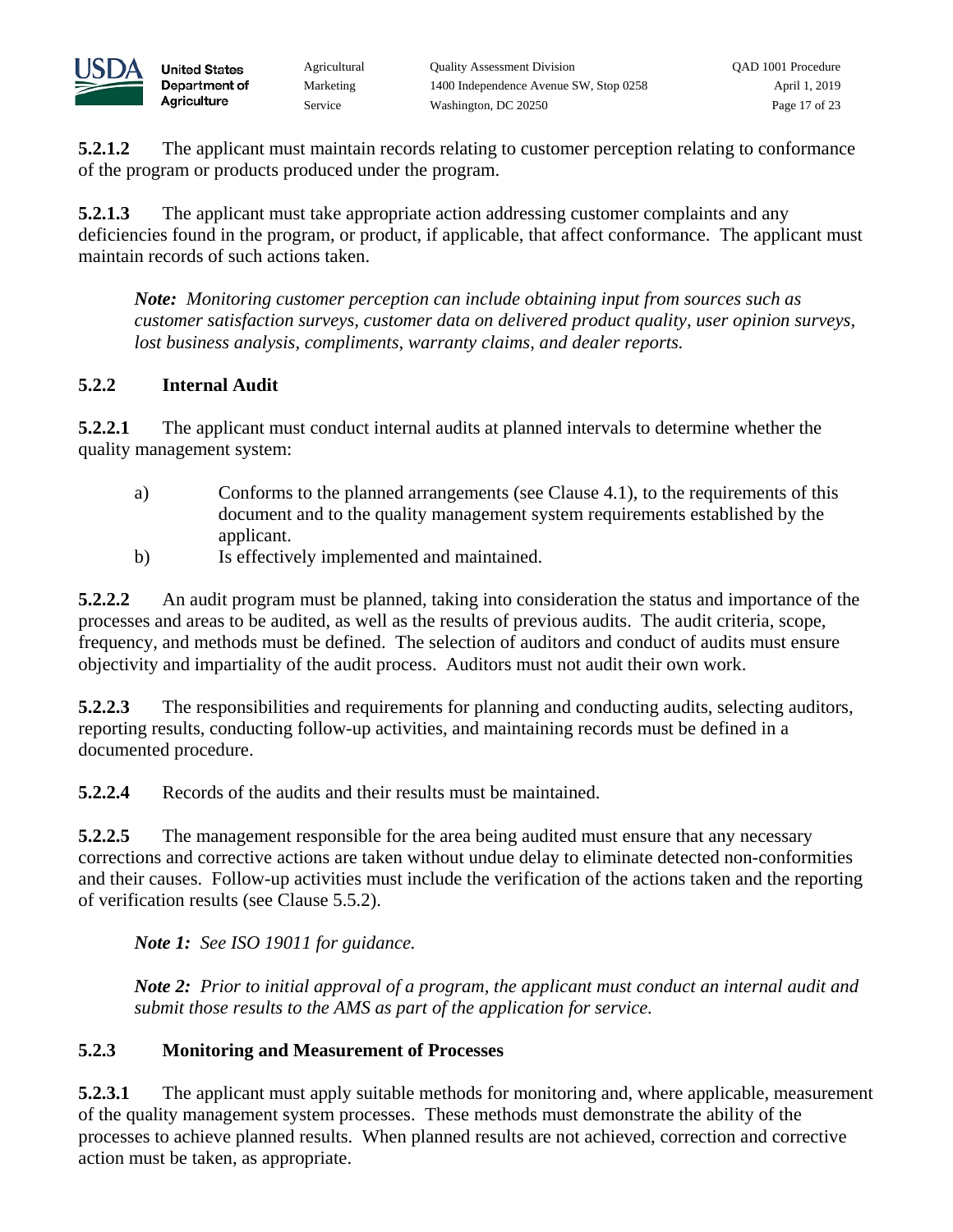

*Note: When determining suitable methods, it is advisable that the applicant consider the type and extent of monitoring or measurement appropriate to each of its processes in relation to their impact on the conformity to product requirements and on the effectiveness of the quality management system.*

# **5.2.4 Monitoring and Measurement of Product**

**5.2.4.1** The applicant must monitor and measure the characteristics of the product to verify that product requirements have been met. This must be carried out at appropriate stages of the product realization process in accordance with the planned arrangements (see Clause 4.1).

**5.2.4.2** Evidence of conformity with the acceptance criteria must be maintained. Records must indicate the person(s) authorizing release of product for delivery to the customer.

**5.2.4.3** The release of product and delivery of service to the customer must not proceed until the planned arrangements (see Clause 4.1) have been satisfactorily completed, unless otherwise approved by a relevant authority and, where applicable, by the customer.

# **5.3 Control of Non-Conforming Product**

**5.3.1** The applicant must ensure that product which does not conform to product requirements is identified and controlled to prevent its unintended use or delivery.

**5.3.2** A documented procedure must be established to define the identification of non-conforming product; the controls used to prevent the unintended use or delivery of non-conforming product; and the related responsibilities and authorities for dealing with non-conforming product.

**5.3.3** The applicant must deal with non-conforming product by one or more of the following ways:

- a) By taking action to eliminate the detected non-conformity
- b) By authorizing its use, release, or acceptance under concession by a relevant authority and, where applicable, by the customer
- c) By taking action to preclude its original intended use or application

**5.3.4** Records of the nature of non-conformances and any subsequent actions taken, including concessions obtained, must be maintained.

**5.3.5** When non-conforming product is corrected, it must be subject to re-verification to demonstrate conformance to the requirements.

**5.3.6** When non-conforming product is detected after delivery or use has started, the applicant must take action appropriate to the effects, or potential effects, of the non-conformance.

## **5.4 Analysis of Data**

**5.4.1** The applicant must determine, collect, and analyze appropriate data to demonstrate the suitability and effectiveness of the quality management system and to evaluate where continual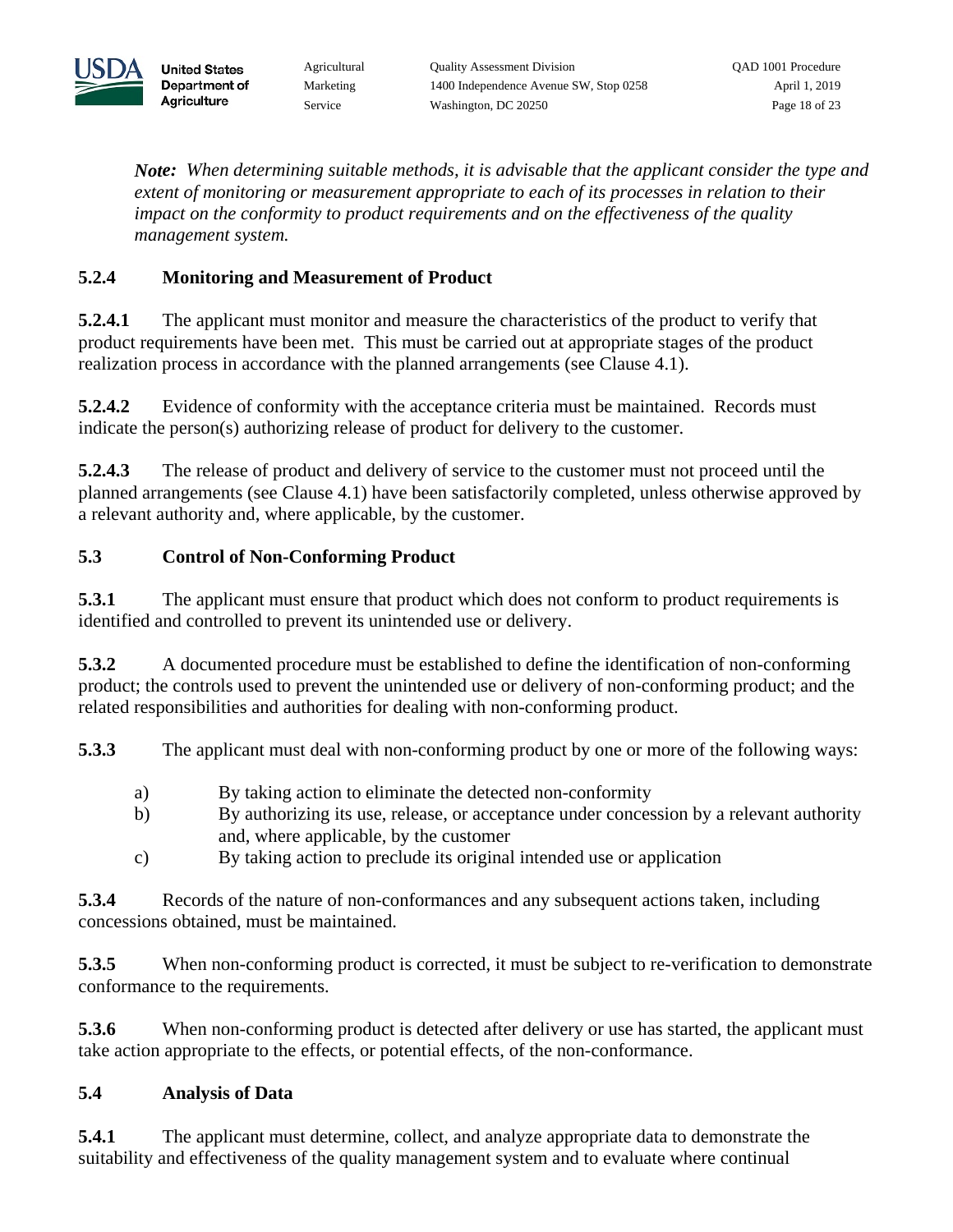

improvement of the effectiveness of the quality management system can be made. This must include data generated as a result of monitoring and measurement and from other relevant sources.

**5.4.2** The analysis of data must provide information relating to:

- a) Customer satisfaction (see Clause 5.2.1).
- b) Conformity to product requirements (see Clause 5.2.4).
- c) Characteristics and trends of processes and products including opportunities for preventive action (see Clauses 5.2.3 and 5.2.4).
- d) Suppliers (see Clause 4.5).

### **5.5 Improvement**

### **5.5.1 Continual Improvement**

**United States** Department of Agriculture

**5.5.1.1** The applicant must continually improve the effectiveness of the quality management system through the use of the quality policy, quality objectives, audit results, analysis of data, corrective and preventive actions, and management review.

### **5.5.2 Corrective Action**

**5.5.2.1** The applicant must take action to eliminate the cause(s) of non-conformances in order to prevent recurrence. Corrective actions must be appropriate to the effects of the non-conformances encountered.

**5.5.2.2** A documented procedure must be established to define requirements for:

- a) Reviewing non-conformances (including customer complaints).
- b) Determining the causes of non-conformances.
- c) Evaluating the need for action to ensure that non-conformances do not recur.
- d) Determining and implementing action needed.
- e) Records of the results of action taken.
- f) Reviewing the effectiveness of corrective action taken.

## **5.5.3 Preventive Action**

**5.5.3.1** The applicant must determine action to eliminate the causes of potential non-conformances in order to prevent their occurrence. Preventive actions must be appropriate to the effects of the potential problems.

**5.5.3.2** A documented procedure must be established to define requirements for:

- a) Determining potential non-conformances and their causes.
- b) Evaluating the need for action to prevent occurrence of non-conformances.
- c) Determining and implementing action needed.
- d) Records of results of action taken.
- e) Reviewing the effectiveness of preventive action taken.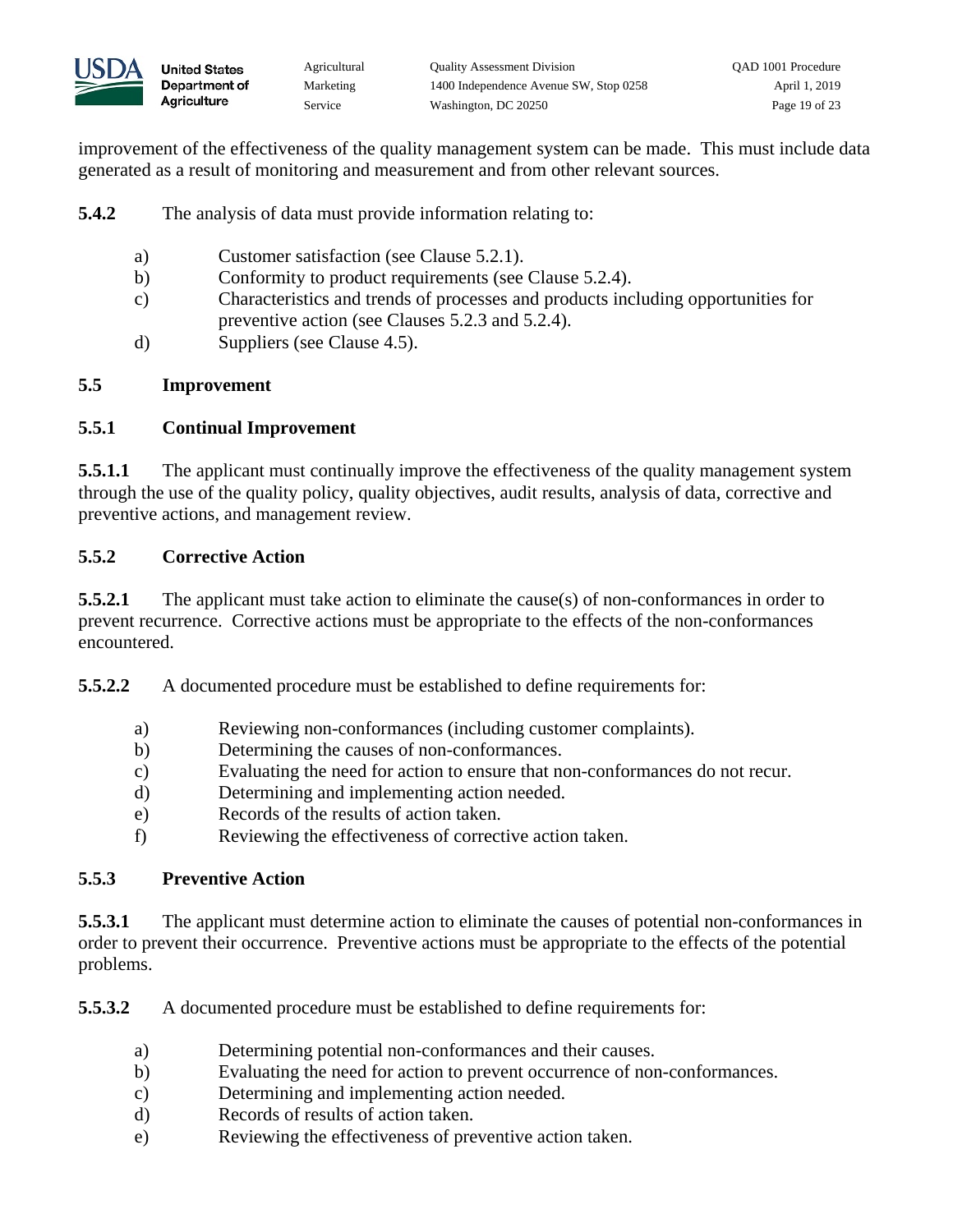

## **6. Use of the USDA Process Verified Shield and Statement (Promotional Materials)**

**6.1** Information about the use of the USDA Process Verified Program shield and/or statement is available on the USDA: [Use of the PVP Shield and Term website.](https://www.ams.usda.gov/services/auditing/pvp-shield)

**6.2** The applicant must have a defined process to ensure the USDA Process Verified Program shield and/or the statement is used appropriately in accordance with this procedure.

**6.3** Applicants that use the USDA Process Verified Program shield and/or the statement in promotional material must ensure that the shield and/or the statement are used in direct association with a clear description of the process verified point(s). Applicants must also ensure that the USDA Process Verified Program shield and/or the term are not misrepresented and are not used in association with any other applicant claims.

**6.4** Applicants that include a company designed logo which displays the term "USDA Process Verified" statement on labels or promotional materials must also include the USDA Process Verified Program shield and the web address ["http://processverified.usda.gov/"](http://processverified.usda.gov/) on the label and in the promotional materials.

**6.5** Applicants may not make statements in reference to or in conjunction with the applicants approved Process Verified Program, process verified points, or in association with the USDA Process Verified Program shield and/or the statement that are disparaging toward other agricultural products and/or other sections of the agricultural industry.

**6.6** The use of the USDA Process Verified Program shield and/or statement on a label must meet one of the following conditions:

- a) The process verified points are printed immediately adjacent to the USDA Process Verified Program shield and/or statement.
- b) An asterisk referring the consumer to the information panel for further information about the process verified points is printed with the USDA Process Verified Program shield and/or the statement.
- c) An asterisk referring the consumer to point of sale information is printed with the USDA Process Verified Program shield and/or the statement. In this situation, the applicant must ensure that the point of sale information is readily available and within close proximity of the display counter containing the product.

**6.7** The client may create their own logo and use the term "USDA Process Verified" as long as it meets the following design requirements:

- a) All logos must include the words "USDA," "Process," and "Verified" in their logo.
- b) No emphasis is placed on any individual word or letter, except for the word "USDA."
- c) The font size must be approximately the same for all three words: "USDA," "Process," and "Verified." However, the word "USDA" may be a larger font size than the words "Process" and "Verified."
- d) The words "USDA," "Process," and "Verified" must be presented in order as "USDA Process Verified," when written horizontally, and that the end user understands the wording to effectively represent the USDA Process Verified Program.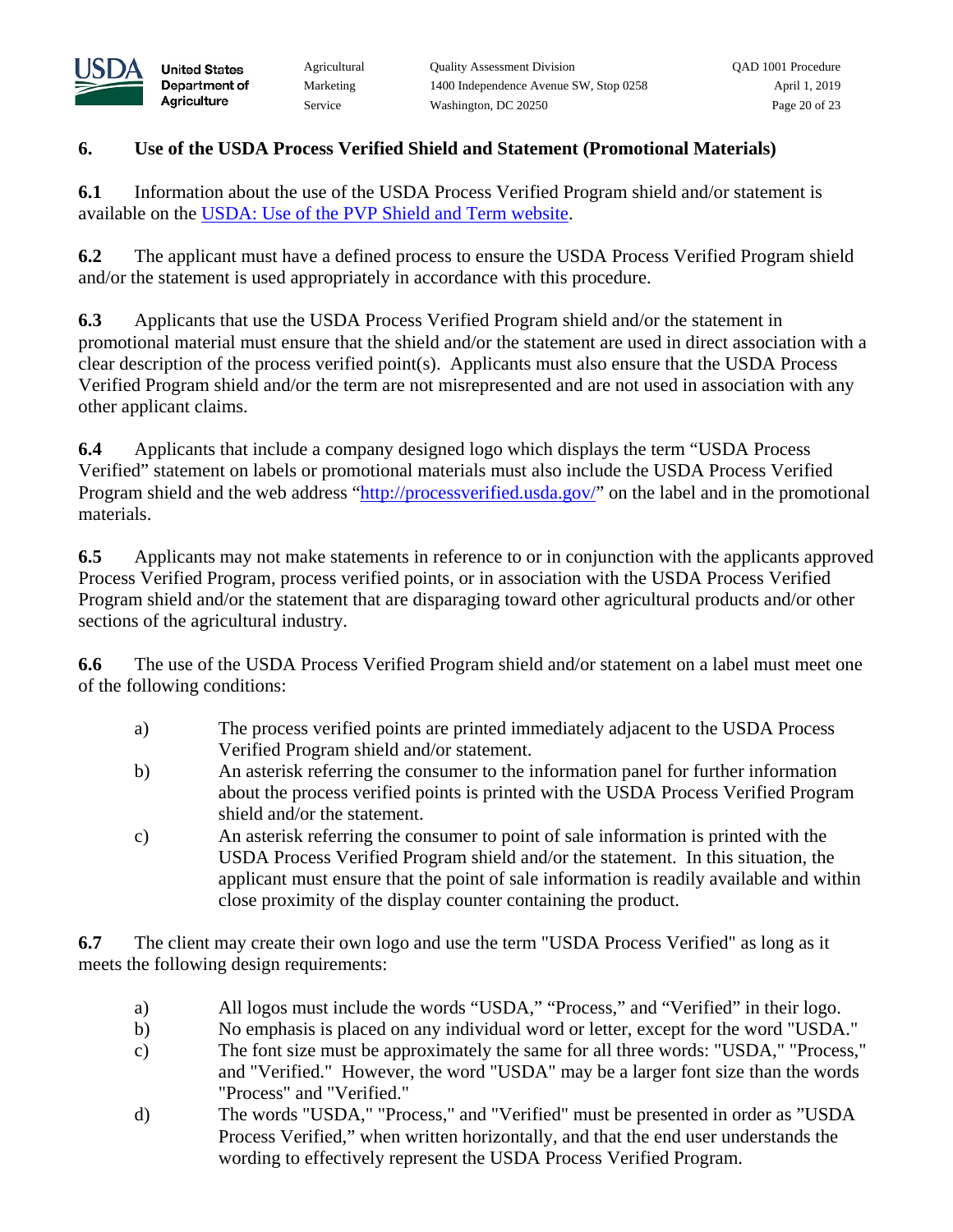

- e) Any words, graphics, marketing terms, and/or label claims directly associated with the term must be part of the approved USDA Process Verified Program.
- f) The approved design must be used in conjunction with the USDA Process Verified shield.
- g) The approved design must be submitted electronically to the QAD to be posted on the *Official Listing*.

**6.8** Promotional materials must include the USDA Process Verified Program web address [\(http://processverified.usda.gov/\)](http://processverified.usda.gov/) in close proximity to either the USDA Process Verified shield or process verified points.

**6.8** All promotional materials, including labels, packaging, and other marketing materials, must be submitted to the QAD for review and approval to ensure the USDA Process Verified Program shield and/or the statement and the associated process points are accurately represented.

**6.9** The USDA Process Verified Program does not relieve applicants from meeting regulatory requirements.

 $-$  for levels

Jeff Waite, Branch Chief Quality Assessment Division Livestock and Poultry Program

In accordance with Federal civil rights law and U.S. Department of Agriculture (USDA) civil rights regulations and policies, the USDA, its Agencies, offices, and employees, and institutions participating in or administering USDA programs are prohibited from discriminating based on race, color, national origin, religion, sex, gender identity (including gender expression), sexual orientation, disability, age, marital status, family/parental status, income derived from a public assistance program, political beliefs, or reprisal or retaliation for prior civil rights activity, in any program or activity conducted or funded by USDA (not all bases apply to all programs). Remedies and complaint filing deadlines vary by program or incident.

Persons with disabilities who require alternative means of communication for program information (e.g., Braille, large print, audiotape, American Sign Language, etc.) should contact the responsible Agency or USDA's TARGET Center at (202) 720-2600 (voice and TTY) or contact USDA through the Federal Relay Service at (800) 877- 8339. Additionally, program information may be made available in languages other than English.

To file a program discrimination complaint, complete the USDA Program Discrimination Complaint Form, AD-3027, found online at How to File a Program [Discrimination Complaint](https://www.ascr.usda.gov/how-file-program-discrimination-complaint) and at any USDA office or write a letter addressed to USDA and provide in the letter all of the information requested in the form. To request a copy of the complaint form, call (866) 632-9992. Submit your completed form or letter to USDA by: (1) mail: U.S. Department of Agriculture, Office of the Assistant Secretary for Civil Rights, 1400 Independence Avenue, SW, Washington, D.C. 20250-9410; (2) fax: (202) 690-7442; or (3) email: program.intake@usda.gov.

USDA is an equal opportunity provider, employer, and lender.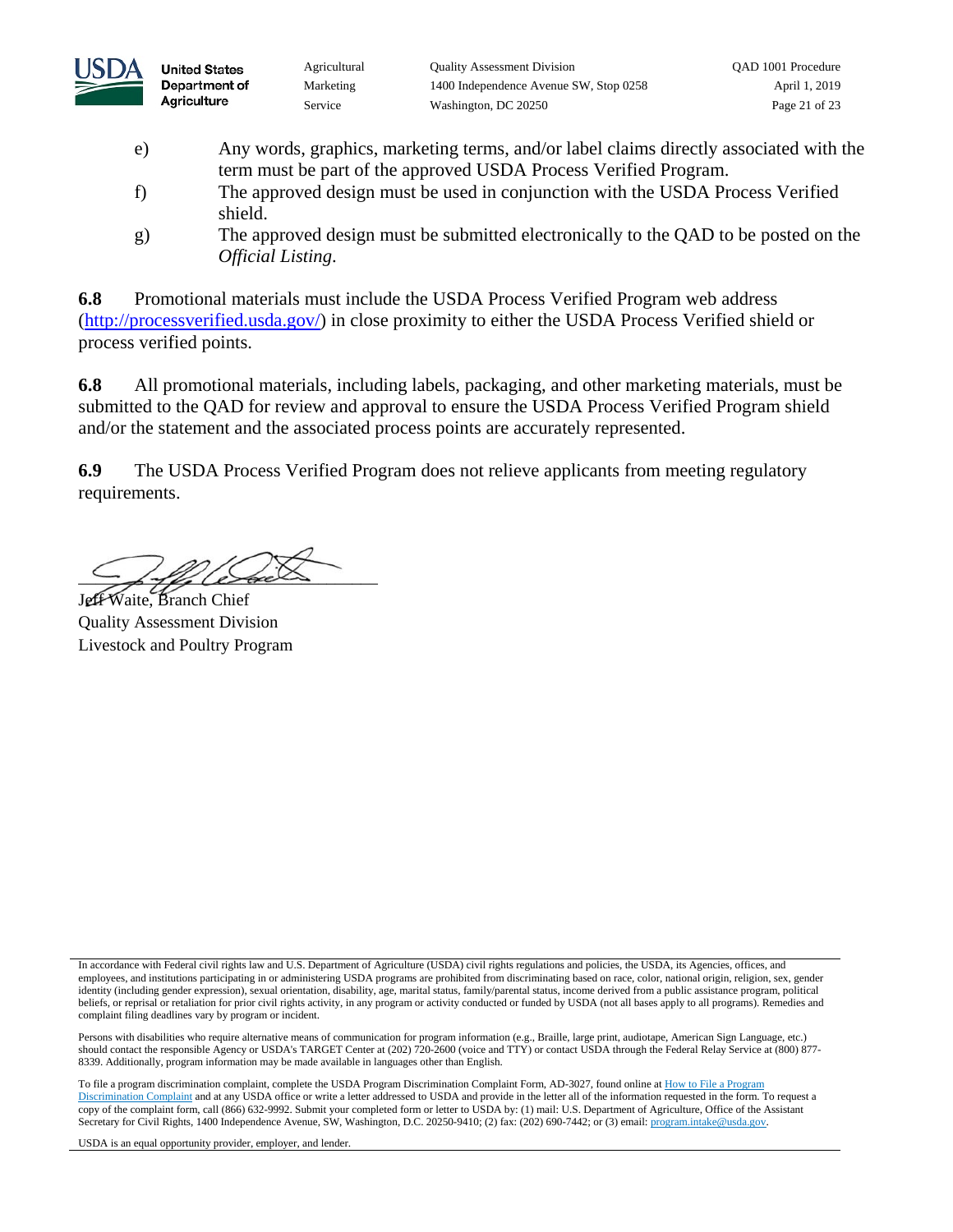

**United States** 

Agriculture

#### **Appendix A - Definitions**

- **1. Conforming Product** product within the QMS that meets, and can be verified as meeting, the product requirements. Such product may be identified and/or labeled as meeting the requirements of the USDA Process Verified Program.
- **2. Corrective Action** action to eliminate the cause of a detected non-conformance.
- **3. Correction** action taken to eliminate a detected non-conformity (rework, bringing product into conformance, diverting product, not using product, scrapping product, etc.)
- **4. Customer Satisfaction** customer's perception of the degree to which the customer's requirements have been fulfilled.
- **5. Measurement** the actual determination of a value. Requires the use of a device to determine the numerical value of a product characteristic or process parameter at a given time.
- **6. Monitoring** a general term implying oversight over time. (Examples: normal process observation by employees, daily supervision by managers, automated alarms, etc.)
- **7. Non-conforming Product** product within the QMS that does not meet, or cannot be verified as meeting, the product requirements. This includes raw materials and finished products. Non-conforming raw materials must be excluded from use within the program; and non-conforming finished products must be excluded from delivery. Additionally, the company must take appropriate actions when non-conforming product is detected after delivery or use has started.
- **8. Objective Evidence** data supporting the existence or verity of something.
- **9. Planned Arrangements** arrangements that have been pre-determined.
- **10. Planned Results** includes, but is not limited to, the requirements of this document, the requirements outlined in the client's quality management system, and the specified process verified points.
- **11. Preventative Action** action to eliminate the cause of a potential non-conformance.
- **12. Procedure** a specified way to carry out an activity or a process. Procedures can be documented or not. The Process Verified Program requires 10 documented procedures.
- **13. Process Verified Points** the specified requirements of the product which are achieved through the implementation of a quality management system.
- **14. Process** a set of interrelated or interacting activities which transforms inputs into outputs.
- **15. Product** the result of a process. There are 4 product categories: (a) processed materials (e.g. a raw material or finished good); (b) services (e.g. transport); (c) software (e.g. computer programs); and (d) hardware (e.g. equipment).
	- a) A product which is a processed material may change from within a quality management system depending upon where it is within the product realization process.
	- b) A service is the result of at least one activity necessarily performed at the interface between the supplier and the customer and is generally intangible.